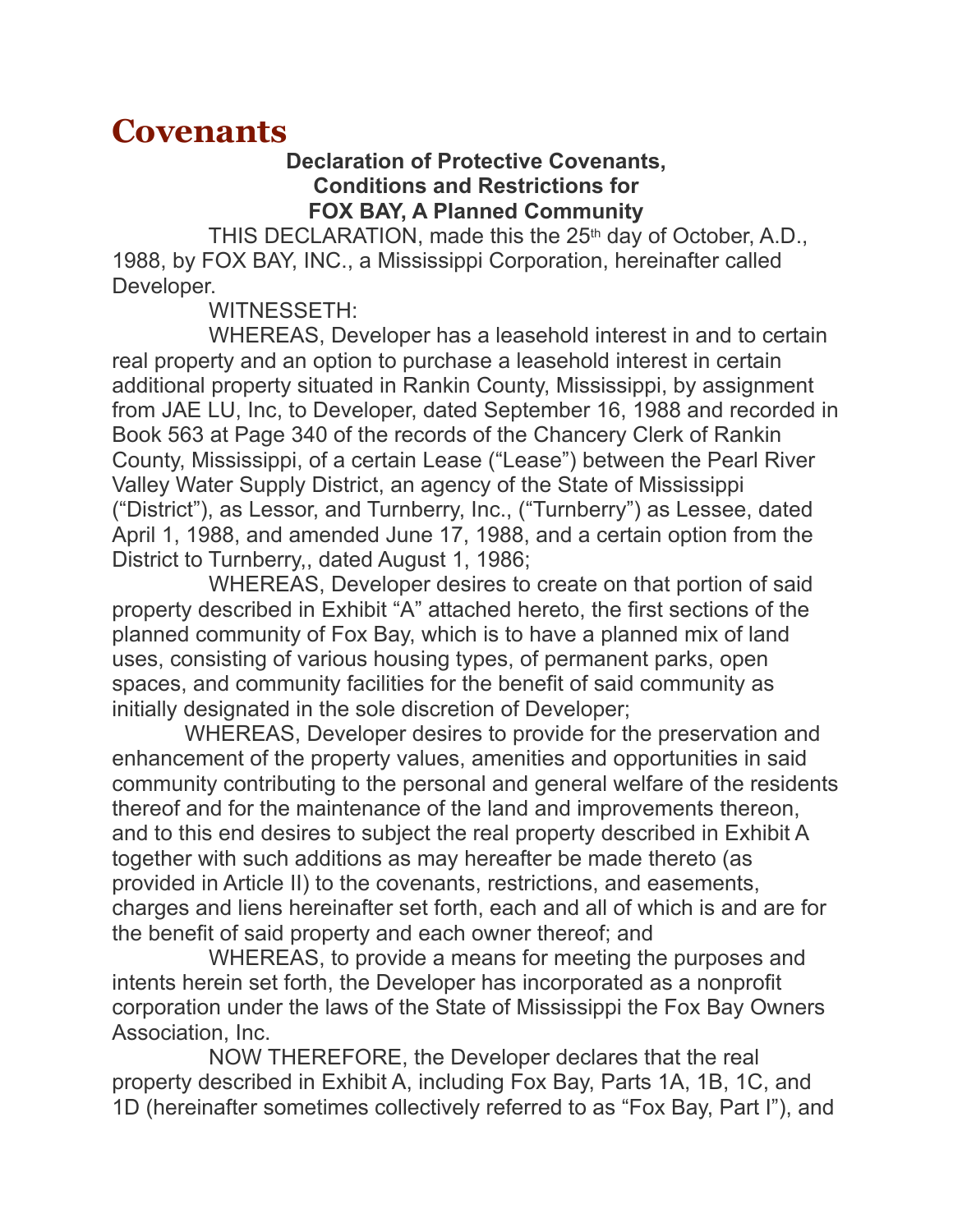such additions thereto as may hereafter be made pursuant to Article II hereof, is and shall be held transferred, sold, conveyed and occupied subject to the covenants, restrictions, easements, charges and liens hereinafter set forth;

 AND FURTHER, the Developer hereby delegates and assigns to the Fox Bay Owners Association, Inc., the powers of owning, maintaining and administering the community properties and facilities, administering and enforcing the covenants and restrictions, collecting and distributing the assessments and charges hereinafter created, and promoting the recreation, health, safety, and welfare of the residents.

#### ARTICLE I

#### **DEFINITIONS**

APPLICATIONS. For all purposes of this Declaration, the following words and terms shall have the meanings assigned in this Article I unless otherwise specified or the context requires a different construction. SECTION 1. "Association" shall mean and refer to Fox Bay Owners Association, Inc., its successors and assigns.

SECTION 2. "Common Area" shall mean and refer to all real property and improvements thereon leased or owned by the Association for the common use and enjoyment of the Owners.

SECTION 3. "Corps" means the United States Army Corps of Engineers, Vicksburg District, an entity of the United States of America.

SECTION 4. "Declaration" shall mean and refer to the covenants, conditions and restrictions and all other provisions herein set forth in this entire Document, as same may from time to time be amended.

SECTION 5. "Developer" shall mean and refer to Fox Bay, Inc., its successors and assigns; provided, however, that no successor or assignee of the Developer shall have any rights or obligations of the Developer hereunder unless such rights and obligations are specifically set forth in the instrument of succession or assignment, or pass by operation of law. SECTION 6. "District" means the Pearl River Valley Water Supply District, an agency of the State of Mississippi, and its successors and assigns. SECTION 7."Governing Documents" shall mean and refer to the Declaration, all Supplementary Declarations, the Articles of Incorporation and Bylaws of the Association, as the same may be amended from time to time, and, insofar as consistent with the foregoing, the rules and regulations of the Association as entered in its minutes.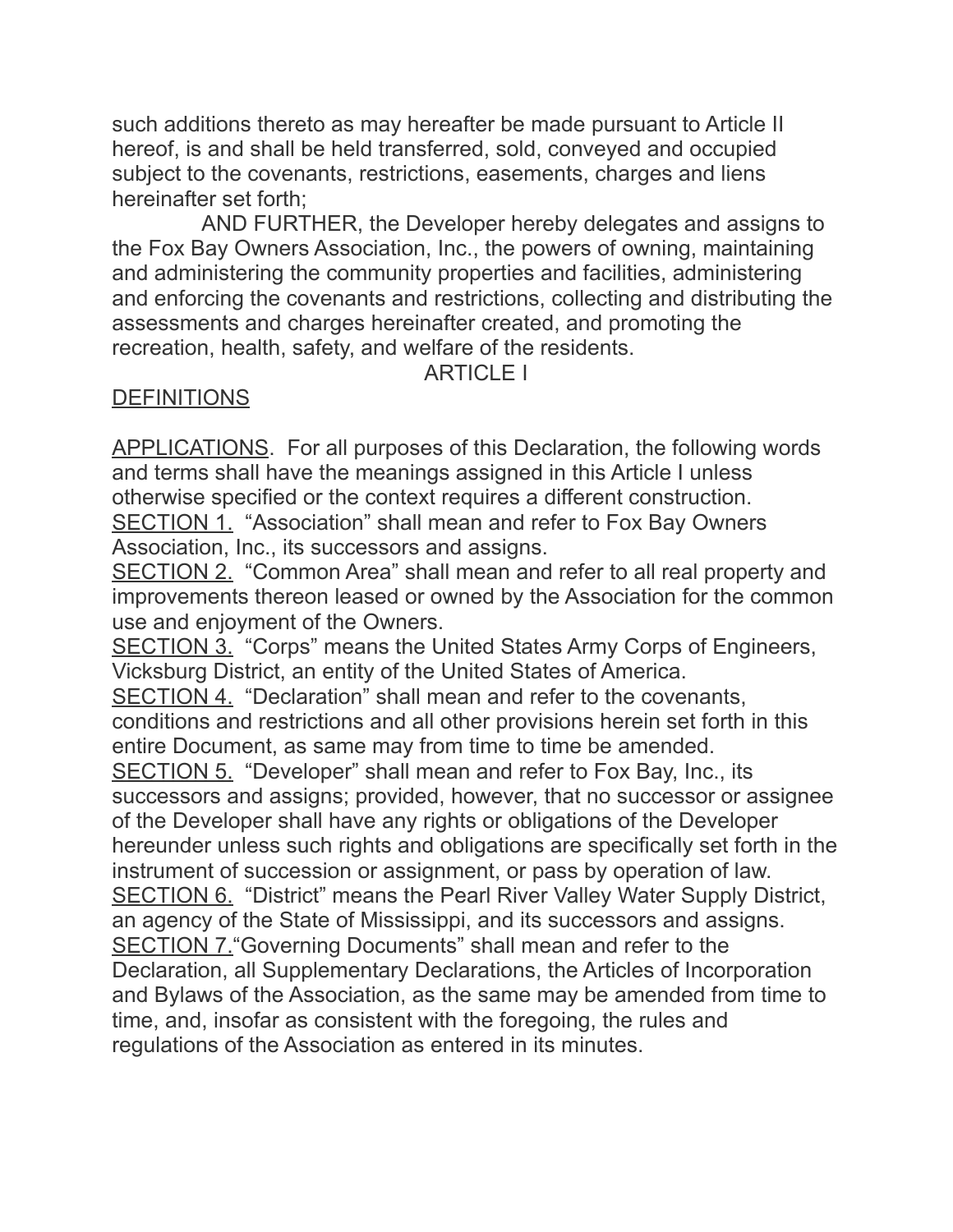SECTION 8. "Living Unit" shall mean and refer to any portion of a structure situated upon The Properties designed and intended for use and occupancy as a single family residence.

SECTION 9. "Lot" shall mean and refer to any plot of land shown upon any recorded subdivision map of The Properties with the exception of Common Area as heretofore defined.

SECTION 10. "Member" shall mean and refer to Members of the Association and shall include all Owners.

SECTION 11, "Notice" shall mean and refer to a written notice mailed to the last known address of the intended recipient or notice through a community publication which is delivered to the Living Units.

SECTION 12. "Owner" shall mean and refer to the record holder of the Leasehold title to any Lot, whether one or more persons or entities, but, notwithstanding any applicable theory of mortgage, shall not mean or refer to a mortgagee unless and until such mortgagee has acquired title pursuant to foreclosure or any proceeding in lieu of foreclosure.

SECTION 13. "Participating Builder" shall mean and refer to a business enterprise which acquires a portion of The Properties for the purpose of improving such portion for resale to an Owner.

SECTION 14. "The Properties" shall mean and refer to all real property described herein and as may from time to time be annexed hereto under the provisions of Article II hereof.

SECTION 15. "Supplement" means any amendment, modification, change or restatement of or to this Declaration.

## ARTICLE II

# PROPERTY SUBJECT TO THIS DECLARATION

## ADDITIONS THERETO

 SECTION 1.Existing Property.The real property which is and shall be held, transferred, sold, conveyed, and occupied subject to this Declaration is located in Rankin County, Mississippi, and is more particularly described in Exhibit A, all of which real property may hereinafter be referred to as "Existing Property."

 SECTION 2.Expansion Property.Developer desires and intends at a future time or times to expand Fox Bay in increments or parts, the exact size and configuration of which shall be at the sole discretion of Developer, and without requirement whatsoever for permission or approval from the Architectural Review Committee or Association, to include all of the Existing Property and also that certain additional property described in Exhibit B (the "Additional Property").In connection with such planned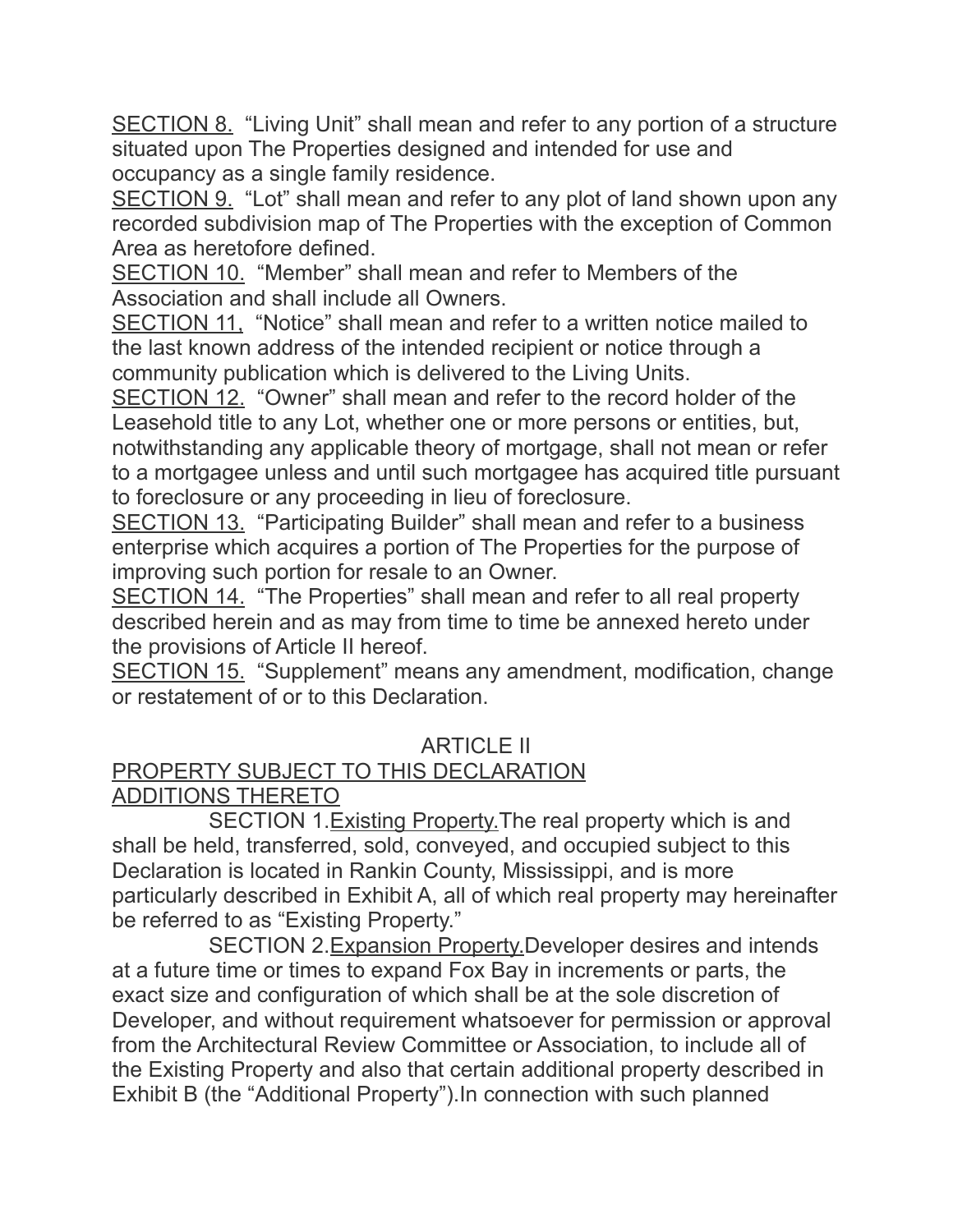expansion or expansions, Developer expressly desires to provide for the imposition upon the Additional Property of mutually beneficial restrictions and covenants for the benefit of all Owners in Fox Bay as expanded, and to provide for reciprocal restrictions and easements among and for the benefit of all Owners to the extend that the project is expanded.

 The Developer shall not have the obligation, but only the option, right and privilege, to develop or annex any portion of the Additional Property. The Developer expressly does not represent, warrant or guarantee to any person that any portion of the Additional Property will be developed or will be annexed to the Properties. By acceptance of a deed conveying any interest or an assignment of a leasehold interest in a Lot, each Owner agrees and represents and warrants to the Developer or other grantor that, in purchasing or otherwise acquiring such interest in the Lot, the Owner has not relied on any proposed, current or future development of any portion of the Additional Property or annexation of any portion of the Additional Property to The Properties.

 In connection with the filing of a Certificate of Declaration described in subparagraph 2 (a) below, covering any portion of the Additional Property, the Developer may impose such complementary additions and modifications of the Protective Covenants, Conditions and Restrictions contained in this Declaration as may be necessary to reflect the different character, if any, of the added properties and as are not inconsistent with the scheme of this Declaration. In no event, however, shall such Certificate revoke, modify or add to the Covenants established by this Declaration, or any amendments thereto, within the Existing Property.

 Therefore, Developer hereby declares that each time and at such time as the project is expanded to include any part of or all of the Additional Property, subject to the conditions precedent set forth below, the Additional Property shall be held, conveyed, hypothecated, encumbered, leased, rented, used, occupied, and improved subject to the protective covenants, conditions and restrictions set forth in this Declaration and modifications or additions, if any, contained in the Certificate of Declaration described below, all of which are hereby declared and agreed to be in furtherance of a mutual plan for the improvement and sale of all of Fox Bay and are hereby established and agreed upon for the purpose of enhancing and perfecting the value, desirability and attractiveness of all the project as expanded, as follows:

 (a) Conditions Precedent.The provisions of this Article shall become effective upon the recording in the office of the Chancery Clerk of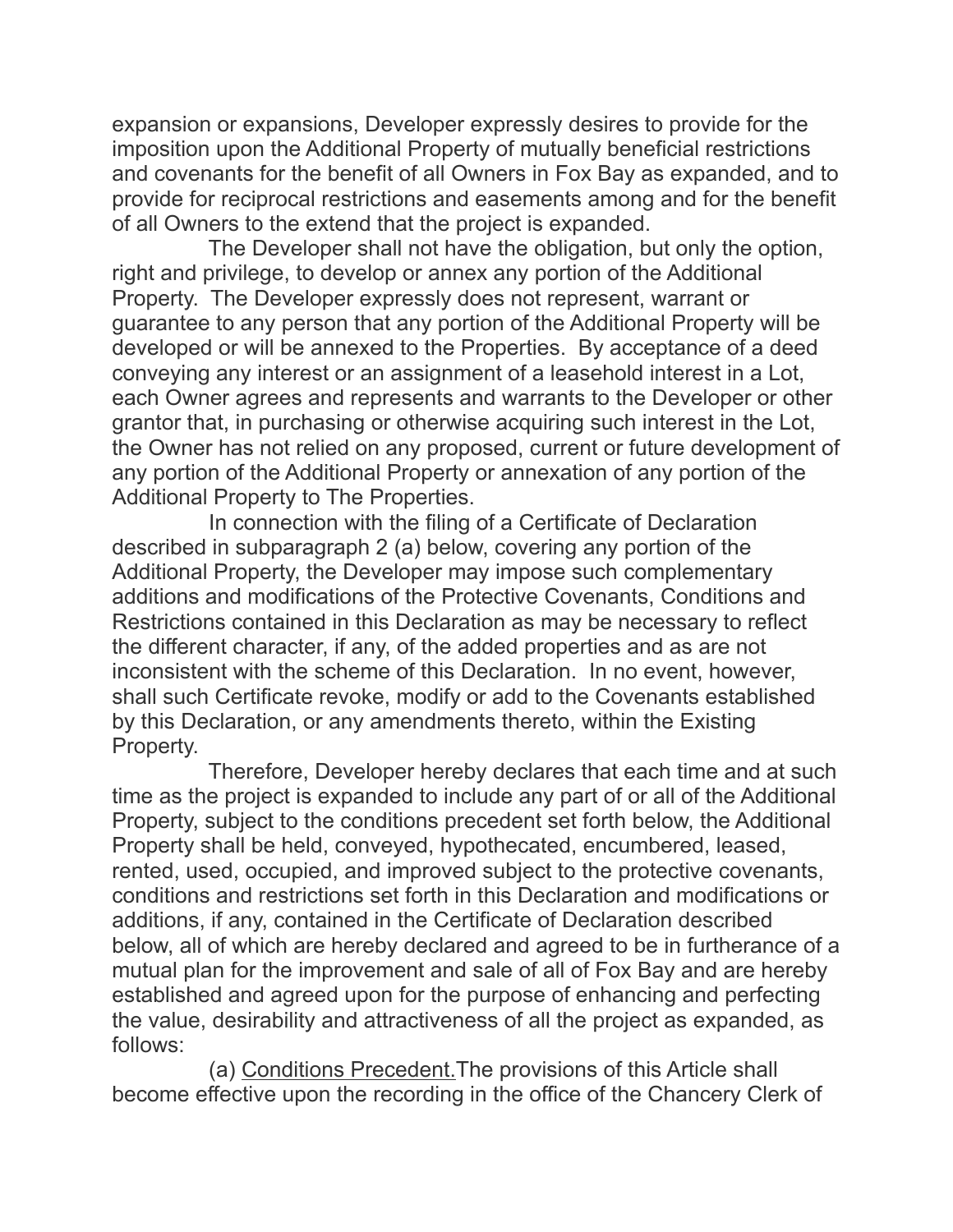Rankin County, Mississippi, of a map or plat, duly executed by Developer, of all or any part of the Additional Property which has not theretofore been platted and recorded, together with a Certificate of Declaration properly executed by Developer, declaring that it is desired and intended that the provisions of this paragraph shall become effective and therefore that this Declaration shall apply to and affect the property described in said Certificate of Declaration and shown on said plat as though such property was originally subjected to the provisions of this Declaration and to the same extent and degree as this Declaration shall and does apply to and affect the portion of Fox Bay which was first subjected thereto, subject to any modifications of this Declaration contained therein as to such property and to the consent of the District.Thereupon, the powers, duties and responsibilities of the Board of Directors and Officers of the Association shall be coextensive with regard to all parts of Fox Bay as expanded and the Board of Directors and Officers shall, pursuant to the provisions of this Declaration, constitute the Board of Directors and Officers for Fox Bay as expanded, and the rights and obligations of the Owners of Fox Bay as expanded shall be the same and identical to the rights and obligations of Owners of Fox Bay as originally created. The Association thereupon shall continue to collect and disburse monies as required and hereby permitted for Fox Bay as expanded, and in all respects and meanings, Fox Bay, as expanded, shall be deemed to be a single community for the purposes of and in accordance with the provisions of this Declaration.

 (b) Reciprocal Easement.Subject to the recording of a map or plat and Certificate of Declaration as provided for in Section 2 (a) of this Article, Developer hereby reserves, for the benefit of and appurtenant to the Lots hereinafter located upon any of the Additional Property, and their respective Owners, nonexclusive easements to use the Common Areas in Fox Bay, Part I, or in the project as expanded, pursuant to and in the manner described by this Declaration to the same extent and with the same effect as the Owners of Lots in Fox Bay, Part I. Developer hereby grants for the benefit of and appurtenant to the Lots in Fox Bay, Part I, and their Owners, nonexclusive easements to use the Common Areas in the project as expanded, pursuant to the provisions and in the manner prescribed by this Declaration to the same extent and with the same effect as the owners of the project as expanded.

 (c) Amendment.Notwithstanding anything to the contrary in this Declaration, the provisions of Section 2 of Article II may not be amended without the prior written consent of Developer so long as it owns any interest in the properties described in Exhibit "A" and Exhibit "B" hereto.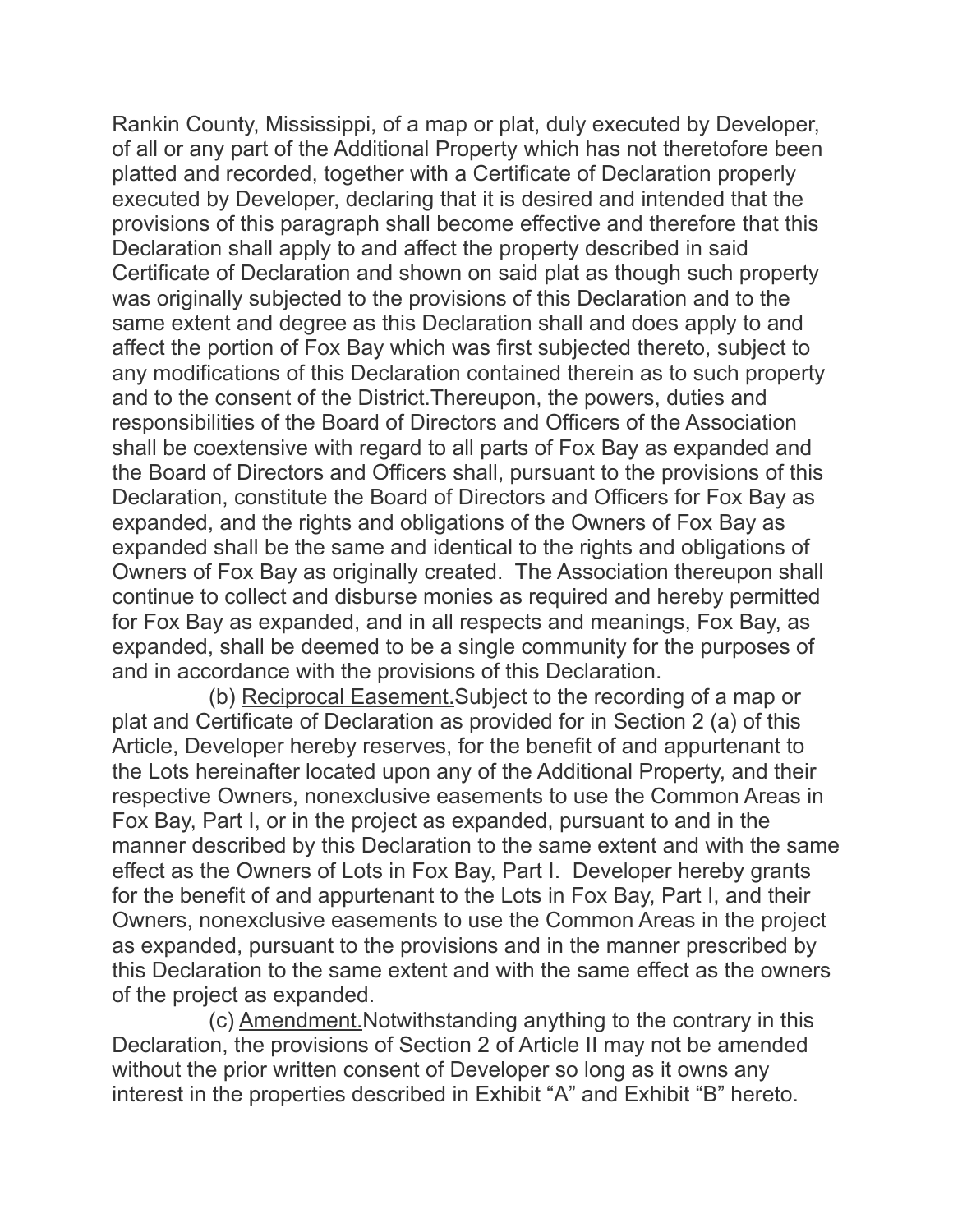SECTION 3.Annexations.Additional residential property and Common Area outside the limits of the Additional Property described in Section 2 of this Article may be annexed and brought within the scheme of this Declaration with the assent of two-thirds (2/3) of the total votes case by Class A Members and the Class B Member, if any, of the Association, combined, in person or by proxy, at a special meeting duly called for such purpose, provided, that:

(a) Such additions are not inconsistent with the provisions of the Preamble hereof;

(b) Such additions will become subject to assessment for their just share of common expenses; and

(c) If a favorable vote is obtained to annex additional property, as herein provided, such annexation shall become

effective only upon the filing in the office of the Chancery Clerk of Rankin County, Mississippi, of a Supplementary Declaration of Protective Covenants, Conditions with respect to the annexation property which shall extend the scheme or the Protective Covenants, Conditions, and Restrictions of this Declaration to such property. Such Supplementary Declaration may contain such complementary additions and modifications of the Protective Covenants, Conditions and Restrictions contained in this Declaration as may be necessary to reflect the different character, if any, of the added properties and as are not inconsistent with the scheme of this Declaration. In no event, however, shall such Supplementary Declaration revoke to the Covenants established by this Declaration, or any amendments hereto, within the Existing Property or the Additional Property. SECTION 4.Merger. In accordance with its Articles of Incorporation, The Properties, rights and obligations of

the association may, by operation of law, be transferred to another surviving or consolidated association or, alternatively, The Properties, rights and obligations of another association may by operation of law be added to The Properties, rights and obligations of the Association as a surviving corporation pursuant to a merger. The surviving of consolidated association may administer the covenants and restrictions established by this Declaration within the Existing Property together with the covenants and restrictions established upon any other properties as one scheme.No such merger or consolidations, however, shall effect any revocation, change or addition to the Covenants established by this Declaration within the Existing Property except as herein provided.

 SECTION 5. Amendment of Plat. In the event it shall be necessary or desirable to amend the recorded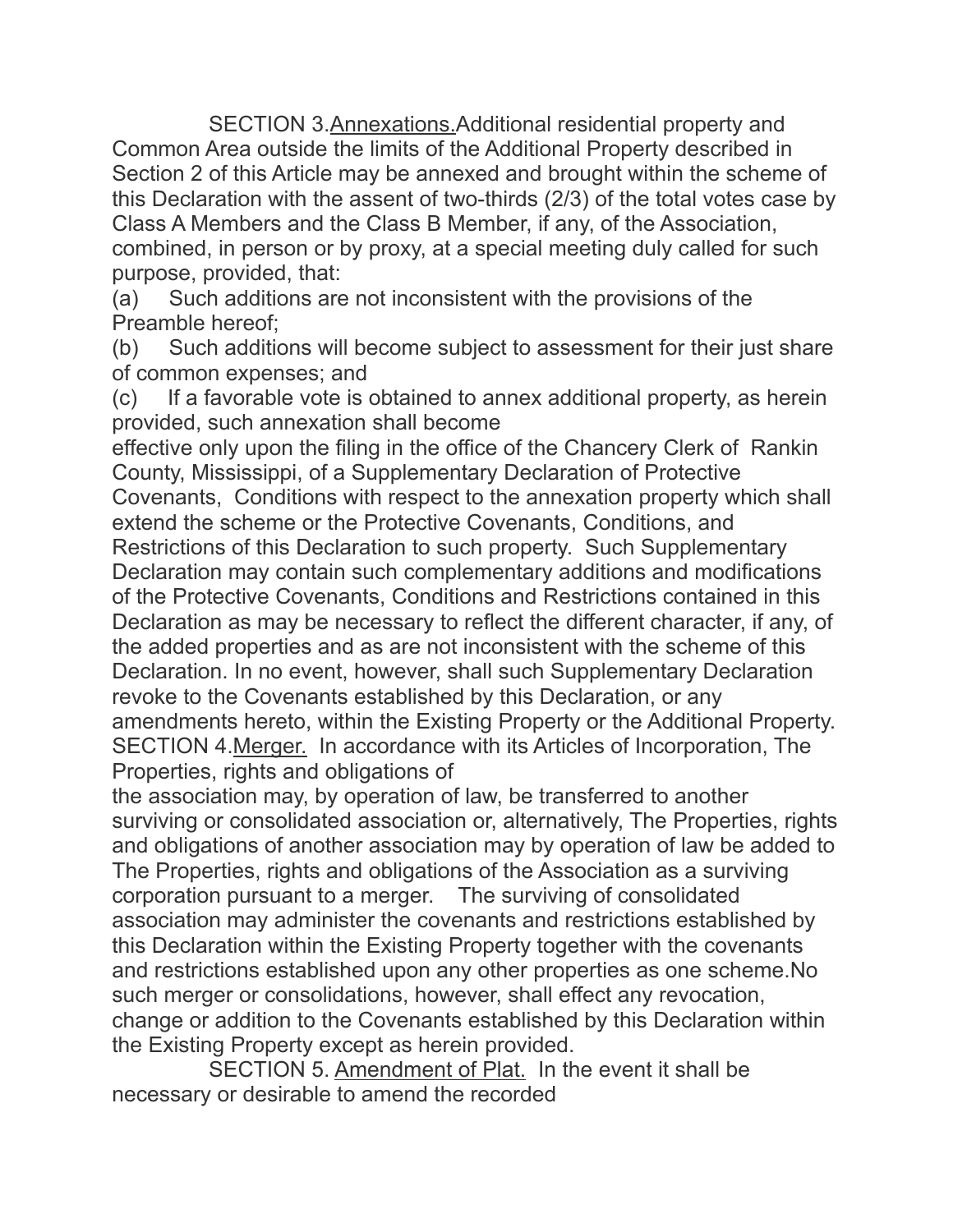plat covering any section of Fox Bay, such plat may be amended upon the consent of the then Owners of Lots shown on such plat the District and the Developer, so long as it owns any portion of the Properties subject only to the approval of the District.

## ARTICLE III

## THE FOX BAY OWNERS ASSOCIATION, INC.

SECTION 1. Organization.

(a) The Association. The Association is a nonprofit corporation organized and existing under the

Mississippi Nonprofit Corporation Act, charged with the duties and invested with the powers prescribed by law and set forth in its Articles of Incorporation, Bylaws, and this Declaration, as such may be amended from time to time; provided, that neither the Articles nor Bylaws, shall for any reason, be amended or otherwise changed or interpreted so as to be inconsistent with this Declaration.

(b) Subsidiary Association. The Association shall have the right to form one or more subsidiary

associations, for any purpose or purposes deemed appropriate by a majority vote of its Board of Directors.Without limiting the generality, of the foregoing, one or more subsidiary associations may be formed for the operation and maintenance of any specific area or function within The Properties;however, such subsidiary association shall be subject to this Declaration and may not take any action to lessen or abate the rights of the members.

SECTION 2.Membership.

(a) Definition. Members shall include all Owners of Lots; provided, however, that any person or entity

who holds such an interest solely as security for the performance of an obligation shall not be a Member.Membership shall be appurtenant to the Lot giving rise to such membership, and shall not be assigned, transferred, pledged, hypothecated, conveyed or alienated in any way except as provided in the Governing Documents.

(b) Member's Rights and Duties.Each Member shall have the rights, duties and obligations set forth in

the Governing Documents.

(c) Voting Rights. For all purposes, the Association shall have two classes of voting membership, as follows:

CLASS A. Class A Members shall be all Owners of Lots except the Developer.Class A Members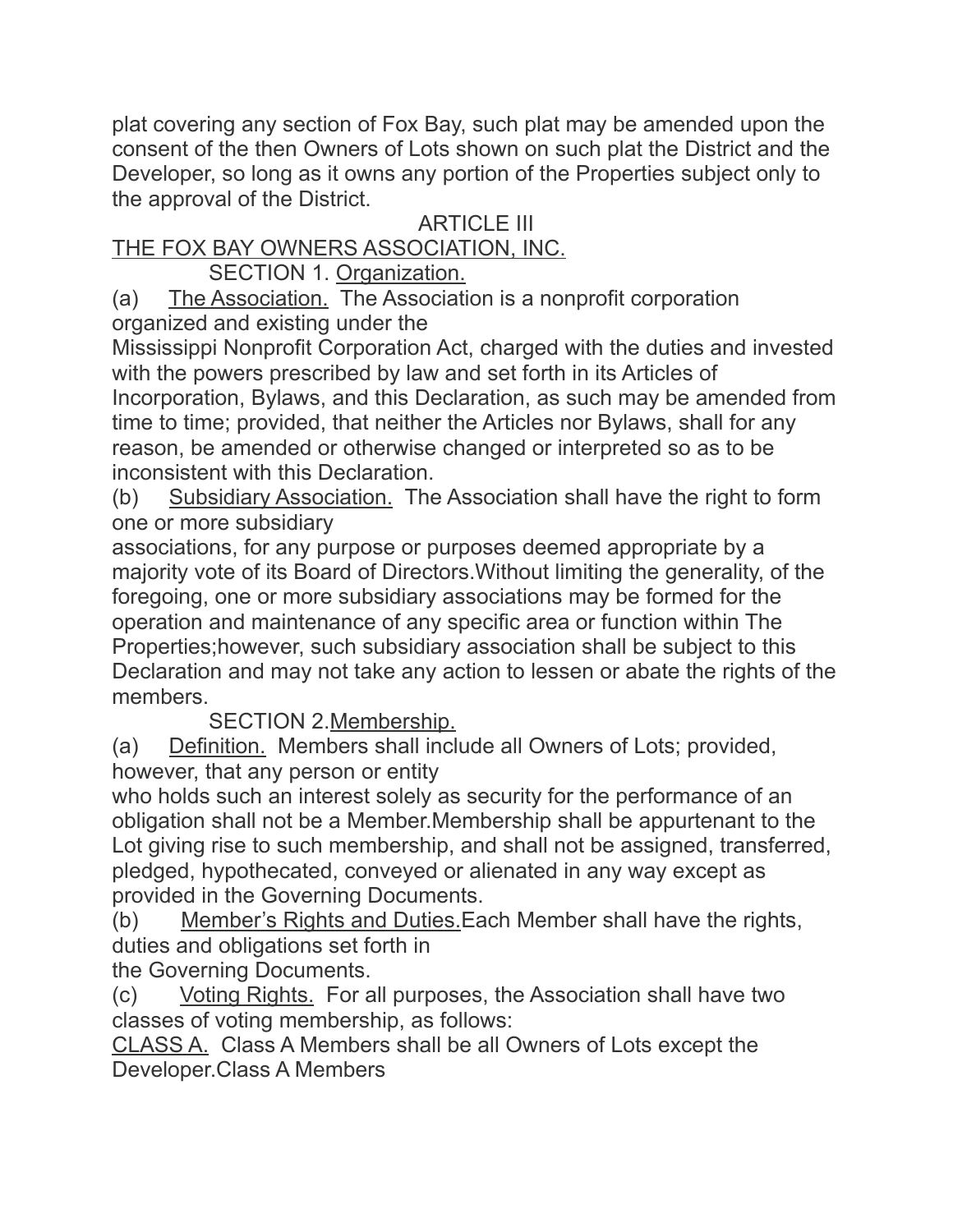shall be entitled to one vote for each Lot owned.When more than one person holds an interest in any Lot, all such persons shall be Members and the vote for such Lot shall be exercised as they among themselves may determine (subject, to subparagraph (d) below), but in no event shall more than one vote be case with respect to any Lot.

 CLASS B.The Class B Member shall be the Developer, who shall have three votes for each Lot it owns in all matters including the election of Directors. The Class B Membership, and all rights appurtenant to such membership, shall cease when the Developer no longer owns Lots.

 At any time after the Class B Member shall cease, if he Developer subsequently plats the Additional Property or annexes property to The Properties as permitted by Article II, then the status of the Developer as a Class B Member shall be fully reinstated for so long as it continues to own or lease Lots.

(d) Exercise of Vote. The vote appurtenant to any Lot, which is held by more than one person, may be exercised by any one of them, unless any objection or protest by any holder of such membership is made prior to the completion of a vote, in which case the vote appurtenant to such Lot shall not be counted.

SECTION 3.Board of Directors.

(a) Composition. The number and method of selection of Directors shall be as provided in the Bylaws.

(b) Extent of Powers.

(1) The Board of Directors shall have all powers for the conduct of the affairs of the Association

which are enabled by law, this Declaration and any Supplementary Declaration which are not specifically reserved to Members, the Developer, or the Architectural Review Committee in said documents.

(2) The Board of Directors shall exercise its powers in accordance with the Governing Documents.

(c) Powers and Duties. Without limiting the generality thereof, the Board shall have the power and

obligation to perform the following nonexclusive list of duties:

(1) Real and Personal Property. To acquire, own, hold, improve, maintain, manage, lease, pledge, convey, transfer or dedicate real or personal property for the benefit of the Members in connection with the affairs of the Association, except the acquisition, mortgaging or disposal of Common Area and/or improvements shall be subject to the provisions of Article II and Article IV, respectively;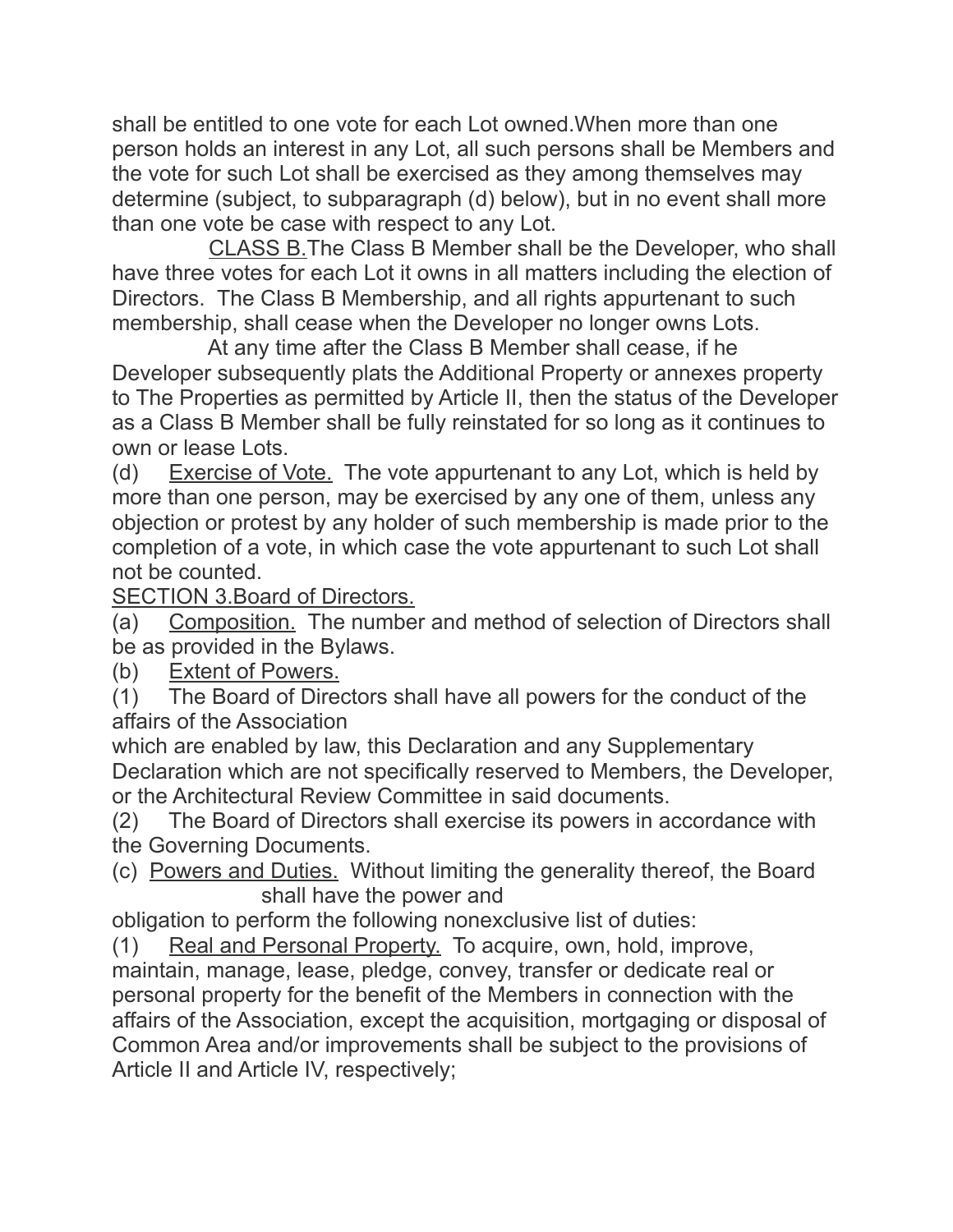(2) Rule Making. To establish rules and regulations for the use of property as provided in Articles IV and VI and to review, modify and approve architectural standards adopted by the Architectural Review Committee;

(3) Assessments. To fix, levy and collect assessments as provided in Article V;

(4) Easements. To grant and convey easements to the Common Area as may become necessary and as provided in Article IX;

(5) Employment of Agents. To employ, enter into contract with, delegate authority to, and supervise such persons or entities as may be appropriate to manage, conduct and perform the business obligations and duties of the Association;

(6) Appeals. To decide appeals relative to architectural review applications as provided herein;

(7) Enforcement of Governing Documents. To perform such acts, as may be reasonably necessary or appropriate, including bringing suit, causing a lien to be foreclosed or suspending membership rights, including but not limited to voting rights, to enforce or effectuate any of the provisions of the Governing Documents, subject to any appeal which may be filed and is pending;

(8) Disputes. To determine matters of dispute or disagreement between Owners with respect to interpretation or application of the provisions of the Governing Documents, which determination shall be final and binding on all Owners;

(9) Access. To restrict vehicular and pedestrian access to The Properties in a reasonable manner, including but not limited to the right to enclose The Properties and to install gateways in any fences surrounding The Properties, and to establish rules and regulations relating to access by Members and other parties; and

(10) Insurance. To purchase insurance upon the Common Area. SECTION 4. The Architectural Review Committee.

(a) The Architectural Review Committee (hereinafter referred to as the ARC) shall consist of a minimum of three but not more than five people who shall be appointed or designated from time to time by the Board of Directors of the Association and may be removed at any time by the same Board of Directors with or without cause. The members of the ARC may be, but are not required to be, Members, and the Developer will be represented on the ARC by at least one person of his choice so long as the Developer owns any part of The Properties.The Developer's representative may not be removed from the ARC without the Developer's consent.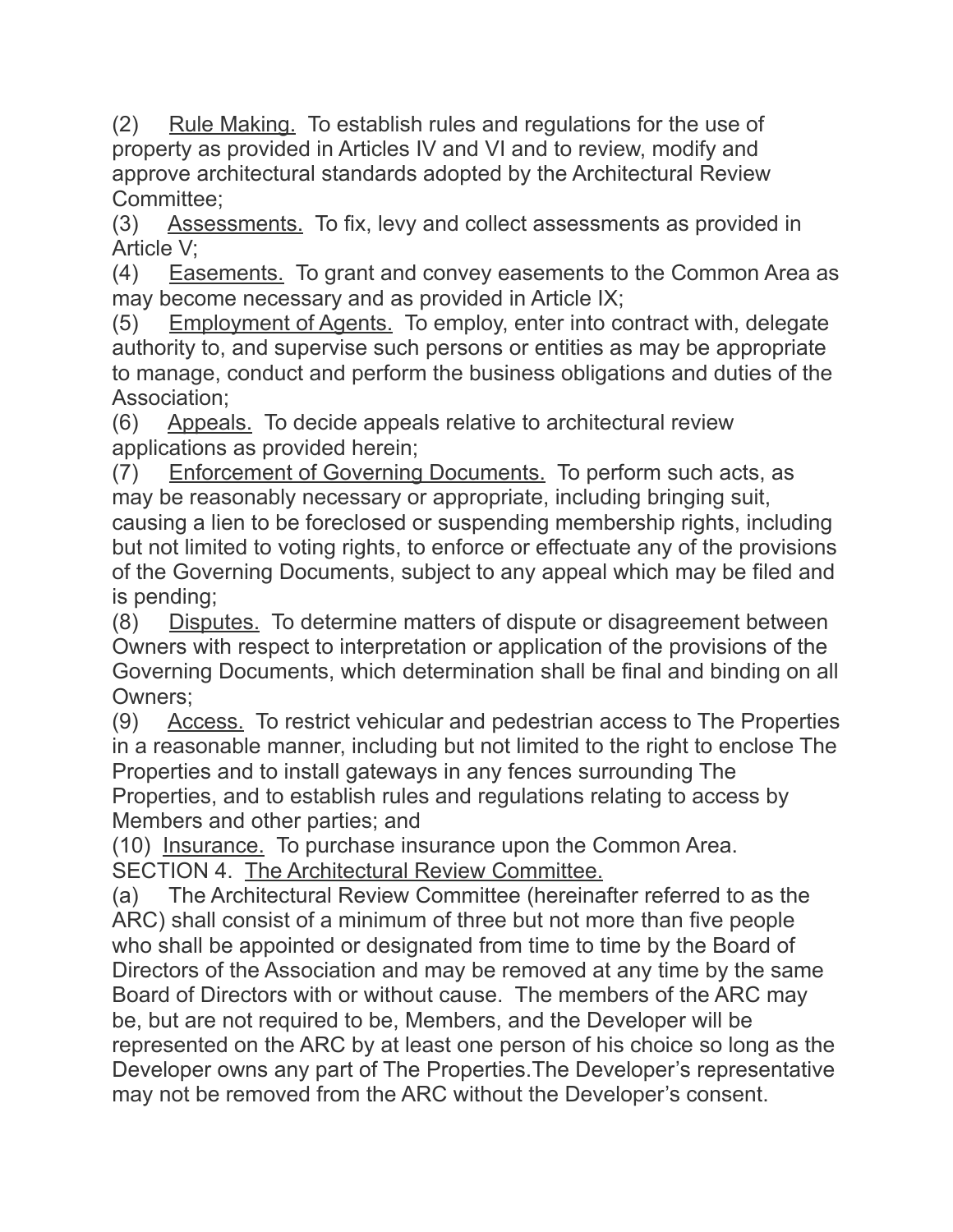(b) The affirmative vote of a majority of the Members of the ARC shall be required to make any finding, determination, ruling or order to issue any permit, consent, approval or disapproval under this Declaration, including this Article III, Section 4, and the approval or disapproval of all or any portion of any Living Unit plan and all Lot improvements, or to recommend that the Board of Directors adopt any rule or regulation relating to architectural standards.

(c) The ARC shall regulate the external design, appearance and location of The Properties and improvements thereon in such a manner as to preserve and enhance values and to maintain a harmonious relationship among structures and the natural vegetation and topography. In furtherance thereof, the Committee shall:

(1) Review and approve, modify or disapprove written applications of Owners for improvements or additions to Lots or Living Units;

(2) Adopt architectural guidelines subject to the confirmation of the Board of Directors ("Architectural Guidelines");

(3) In accordance with this Declaration, monitor Lots for compliance with Architectural Guidelines and approved plans for alteration;

(4) Interpret and enforce the Architectural Guidelines and will make value judgements regarding both the specifics and intent of the Guidelines; and

(5) Adopt procedures for the exercise of its duties.

(e) Failure to Act. In the event the ARC fails to approve, modify or

disapprove in writing a correctly filed application within fortyfive (45) days of the date of filing, approval will be deemed to have been granted.

 (f)Appeal. An applicant may appeal an adverse ARC decision to the Board of Directors who may reverse or modify such decision by a two-thirds (2/3rds) vote of the Directors present at such meeting. (g) Developer's Plans. In no event shall the Developer be required to submit Living Unit plans, Lot improvements or any other matters relating to the Properties to the ARC. The provisions of this Section 4 shall apply only to Owners other than the Developer.

**ARTICLE IV** 

## COMMON AREA

SECTION 1.Obligations of the Association.The Association, subject to the rights of the Members set forth in this Declaration, shall be responsible for the exclusive management and control for the benefit of the Members of the Common Area conveyed to it and all improvements thereon (including furnishings and equipment related thereto), and shall keep the same in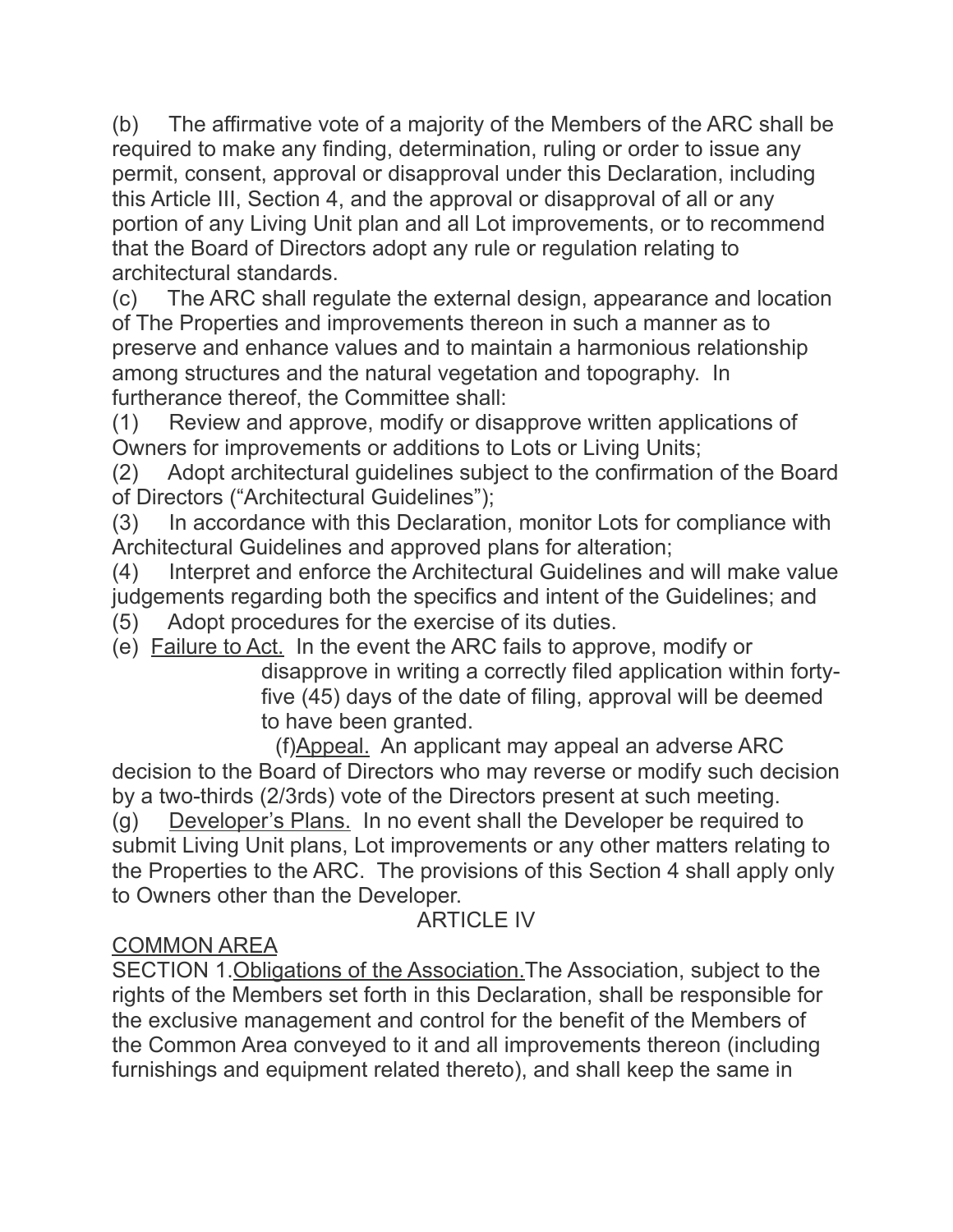good, clean and attractive order and repair in compliance with standards contained in this Declaration.

SECTION 2.Member's Easement of Enjoyment.Subject to the provisions herein, every Owner shall have a right and easement of enjoyment in and to the Common Area which shall be appurtenant to and shall pass with the title to every Lot, and every Member shall have a right of enjoyment in the Common Area;

SECTION 3.Extent of Members' Easements.The Members' rights and easements of enjoyment created hereby shall be subject to the following:

(a) The right of the Association to establish reasonable rules and to charge reasonable admission and other fees for the use of the Common Area;

(b) The right of the Association to suspend the right of an Owner to use all or part of the Common Area, including any facilities thereon, for any period during which any assessment remains unpaid for more than thirty (30) days after notice; the right of the Association to suspend the right of a Member to use the recreational facilities for a period not to exceed sixty (60) days for any other infraction of this Declaration or the rules and regulations adopted by the Association, governing the use of the Common Area by Members; and,

 (c) The right of the Association to mortgage any or all of the facilities if approved by the Class B Member, if any, and by two-thirds (2/3rds) of the Class A votes cast on the question. In the event of a default upon any such mortgage the lender's rights hereunder shall be limited to a right, after taking possession of such properties, to charge admission and other fees as a condition to continued enjoyment by the Members and, if necessary, to open the enjoyment of such properties to a wider public until the mortgage debt is satisfied, whereupon the possession of such properties shall be returned to the Association and all rights of the members hereunder shall be fully restored.

SECTION 4.Delegation of Use.Any Member may delegate this right of enjoyment to the Common Area and facilities to the members of his family and to his guests subject to such general regulations as may be established from time to time by the Association.

SECTION 5.Damage or Destruction of Common Area by Owner.In the event any Common Area is damaged or destroyed by an Owner or any or Owner's guests, tenants, licensees, agents or members of his family, such Owner does hereby authorize the Association to repair said damaged area. The Association shall repair said damaged area in good workmanlike manner in conformance with the original plans and specifications of the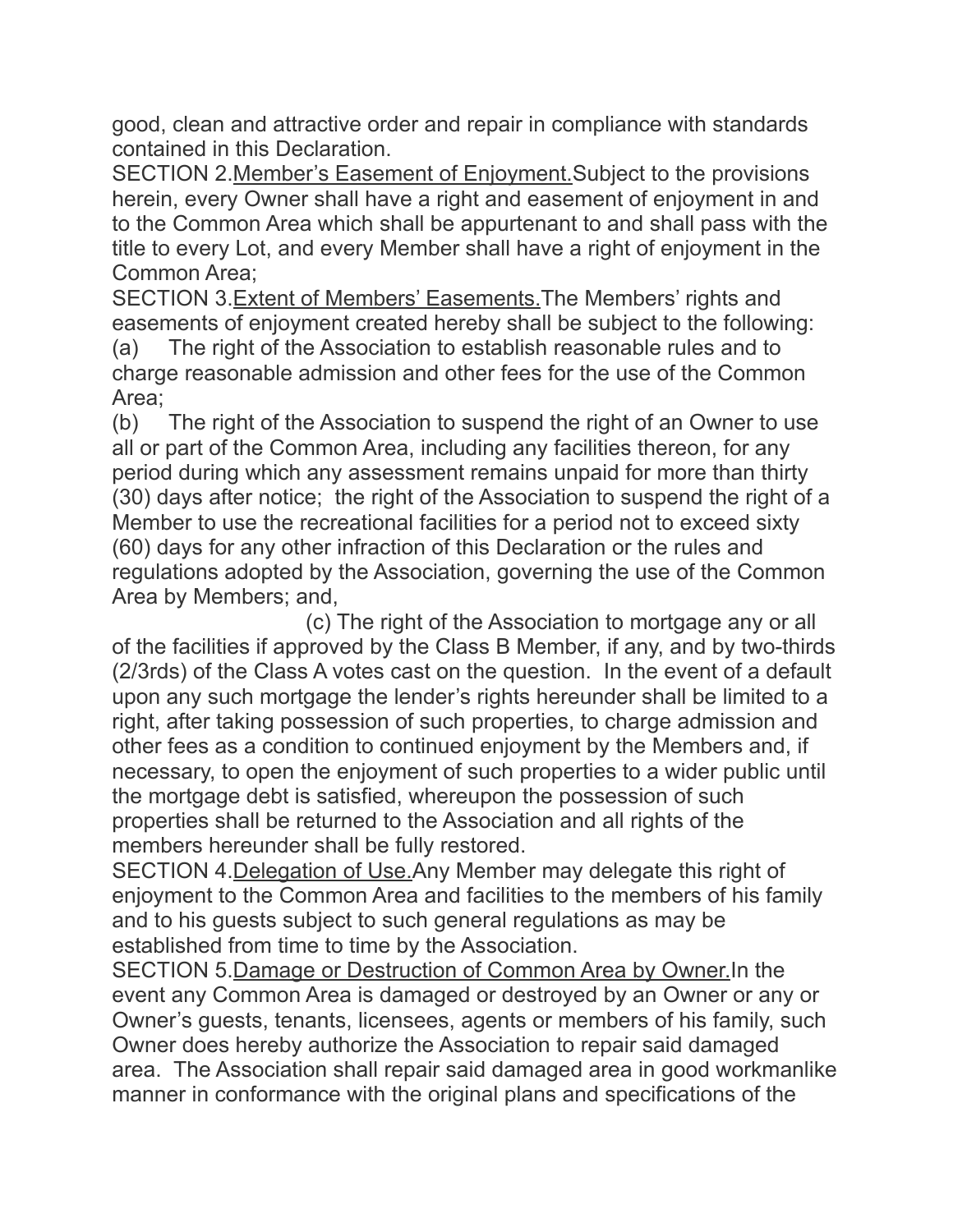area involved, or as the area may have been modified or altered subsequently by the Association in the discretion of the Association.The amount necessary for such repairs shall become a Restoration Assessment upon the Lot of said Owner.

SECTION 6.Title to Common Area.Leasehold title to the Common Area shall be assigned to the Association by the Developer at such time as the Developer deems appropriate, in its sole discretion. At the time of such assignment, the Association shall assume all responsibility and become liable for that pro rata portion of the rental fees owed to the District as allocated to said Common Area by agreement of the District and the Developer.

## **ARTICLE V**

## COVENANT FOR ASSESSMENTS

SECTION 1. Creation of the Lien and Personal Obligation of

Assessments. The Developer hereby covenants, and each Owner of any Lot by acceptance of an assignment thereof, whether or not it shall be so expressed in such assignment, is deemed to covenant and agree to pay to the Association such Annual and Special Assessments as are established herein and paid in the manner hereinafter provided.

All such assessments, together with interest thereon, late charges and costs of collection thereof as hereinafter provided, shall be a charge on the land and shall be a continuing lien upon the property against which each such assessment is made.Each such assessment, together with interest thereon and costs of collection thereof including reasonable attorney's fees, shall also be the personal obligation of the person who was the Owner of such property at the time when the assessment fell due.No Owner shall relieve himself of his personal obligation for delinquent assessments by passing such obligation to his successors in title unless expressly assumed by them with the written consent and approval of the Board of Directors of the Association. No Owner may waive or otherwise escape liability for the assessments provided for herein by non-use of the Common Area or abandonment of his Lot.

SECTION 2.Purpose of Assessments.The assessments levied by the Association shall be used exclusively to promote the recreation, health safety and welfare of the residents in The Properties; for the improvement and maintenance of the Common Area; for carrying out the duties of the Board of Directors of the Association; and for carrying out the purposes of the Association as stated in the Governing Documents.

SECTION 3.Date of Commencement of Annual Assessments, Due Dates. The Annual Assessments provided for herein may commence as to all Lots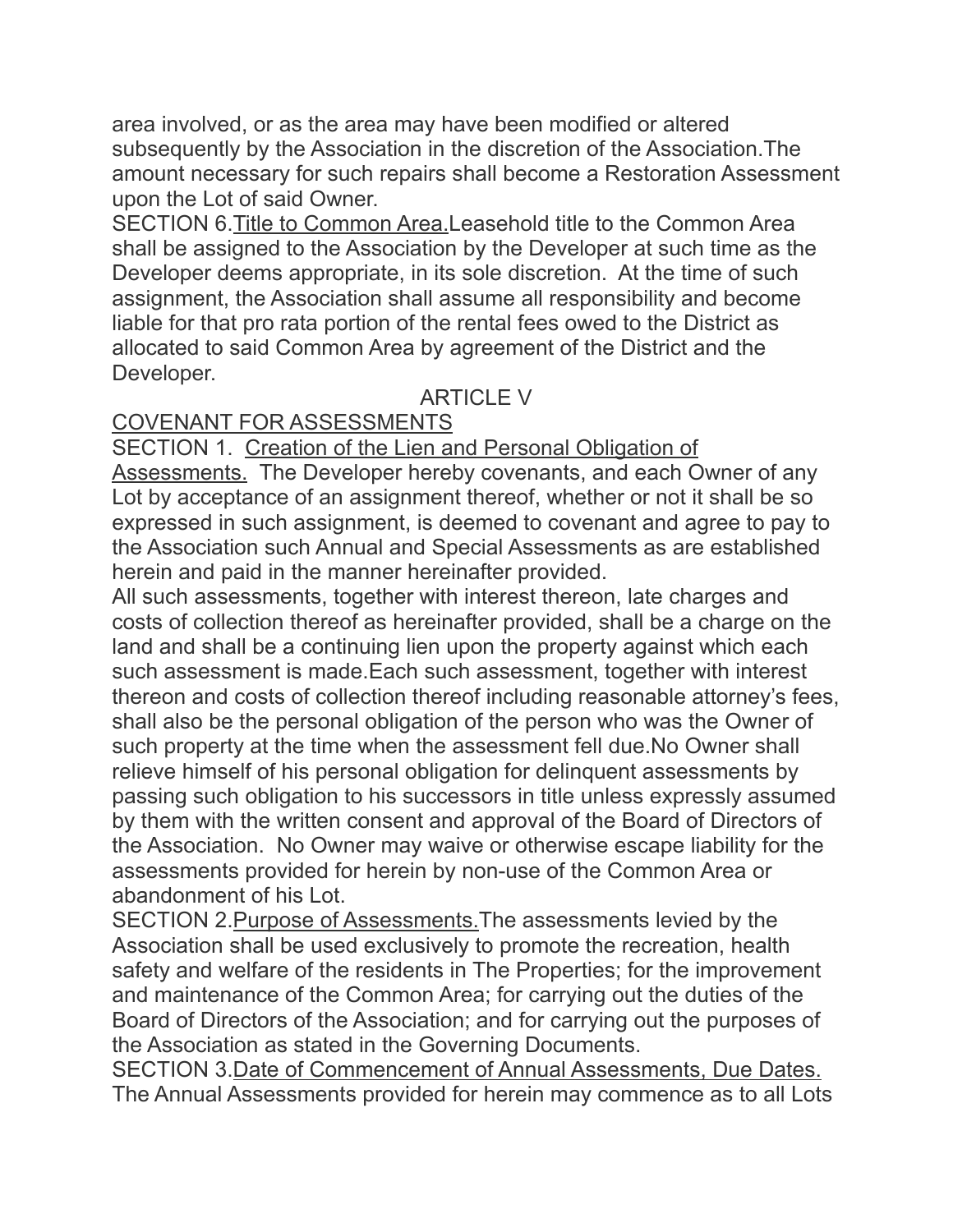at any time after the first day of the month following the assignment of any part of the Common Area to the Association in the sole discretion of the Board of Directors. The first Annual Assessment shall be adjusted according to the number of months remaining in the calendar year. The Board of Directors shall fix the amount of the first Annual Assessment against each Lot by a majority vote. Written notice of the Annual Assessment shall be sent to every Owner subject thereto. The due dates shall be established by the Board of Directors.The Association shall, upon demand, and for a reasonable charge, furnish a certificate signed by an office of the Association setting forth whether the assessments on a specified Lot have been paid. The Annual Assessment may be collected in advance on a periodic pro-rata basis at the option of the Board of Directors. SECTION 4.Changes in Annual Assessment.Changes may be made in the Annual Assessment as follows:

(a) From and after January 1 of the year immediately following the year or that part of the year in which the First Annual Assessment is imposed, the Annual Assessment may be increased by the Board of Directors each year not more than the percentage increase, if any, over the twelve (12) month period ending three (3) months prior to the assessment year, in the Consumer Price Index, or equivalent, as published by the U.S. Department of Labor for the area or ten percent (10%) above the prior Annual Assessment, whichever is greater;

(b) From and after January 1 of the year immediately following the conveyance of the first Lot to an Owner who is not the Developer or a Participating Builder, the Annual Assessment may be increased above the amount which can be set by the Board under (a) above the assent of a majority of the total votes cast by Class A Members and the Class B Member, who shall have three (3) votes per Lot owned, combined, in person or by proxy, at a special meeting called for such purpose; and,

(c) The Board of Directors of the Association may after consideration of current maintenance costs and future needs of the Association, fix the Annual Assessment for any year at a lesser amount than that for the previous year.

SECTION 5.Special Assessments.

(a) Capital Improvement Assessment. The Association may levy in any assessment year a Special Assessment against Lots, applicable to that year only, for the purpose of defraying, in whole or in part, the cost of any construction, reconstruction, repair or replacement of a capital improvement upon the Common Area, including fixtures and personal property related thereto, provided that any such assessment shall have the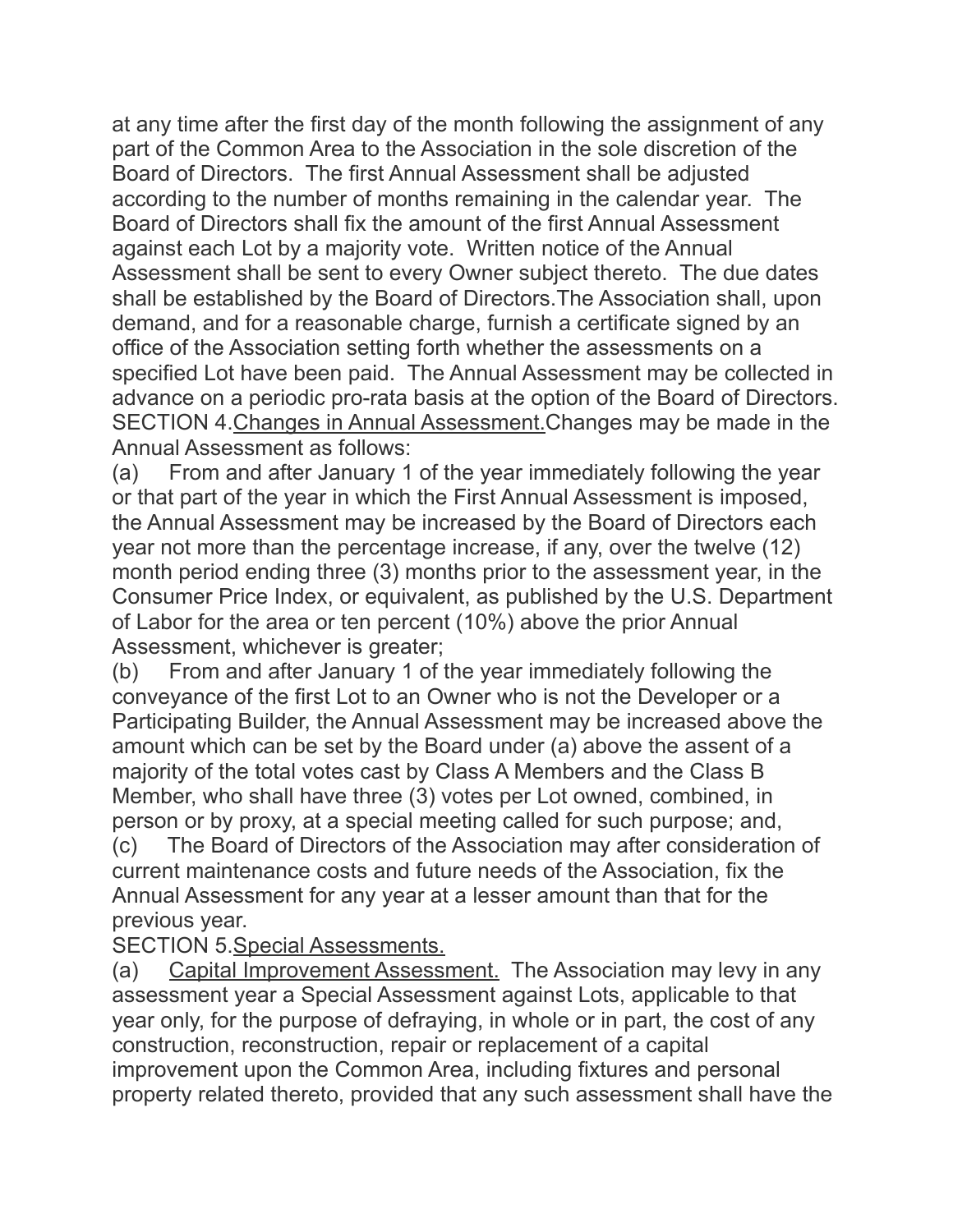assent of the Class B Member, if any, and a majority of the Class A votes which are cast on the question.

(b) Restoration Assessment. The Association may levy a Restoration Assessment upon any Lot whose Owner damages or causes to be damaged any portion of the Common Area, as provided in Article IV, Section 5, and upon any Lot whose Owner fails to maintain such Lot, as provided in Article VI, Section 2.Restoration Assessments shall be limited to the amount necessary to meet the cost of the restoration and the cost of collection thereof; and such shall constitute a lien against a Lot, recordable among land records.

 (c)Extraordinary Maintenance and Operation Assessment.The Association may levy in any assessment year a Special Assessment against Lots, applicable to that year only, for the purpose of defraying, in whole or in part, extraordinary maintenance and operation expenses of the Association above amounts allocated therefore in the Association's operating budget for such assessment year, provided that any such assessment shall have the assent of the Class B Member, if any, and of a majority of the Class A votes which are cast on the question. SECTION 6.Notice and Quorum for any Action Authorized Under Section 4 and 5. Written notice of any meeting called for the purpose of taking any action authorized under Section 4 or 5 shall be sent to all Members not less than five (5) days nor more than thirty (30) days in advance of the meeting.At the first such meeting called, the presence of Members or of proxies entitled to cast sixty percent (60%) of the total votes of Class A Members and Class B Member, who shall have three (3) votes per Lot owned, combined shall constitute a quorum.If the required quorum is not present, another meeting may be called subject to the same notice requirement, and the required quorum at the subsequent meeting shall be one-half (1/2) of the required quorum at the preceding meetings. No such subsequent meeting shall be held more than sixty (60) days following the preceding meeting.

SECTION 7. Uniform Basis of Assessment. Both Annual and Special Assessments must be fixed on a uniform basis for all platted Lots of record and may be collected on a periodic basis. Such assessments shall be determined as follows:

(a) Platted Lots with completed Living Units not owned by the Developer shall be assessed at one hundred percent (100%) of the assessment established by the Board of Directors of the Association (the "Assessment").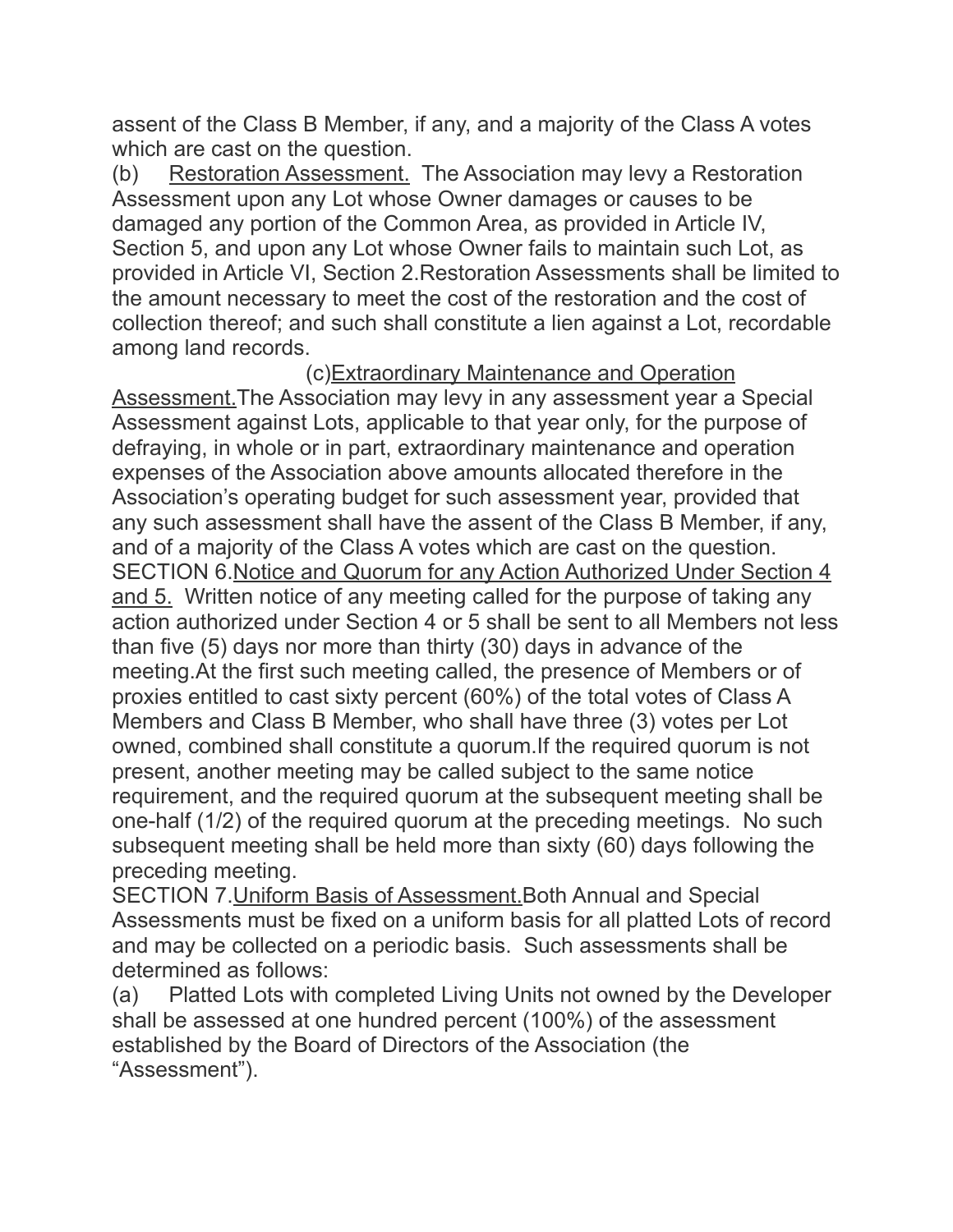(b) Platted Lots with completed Living Units owned by the Developer shall be assessed at twenty-five percent (25%) of the Assessment.

(c) Vacant platted Lots not owned by the Developer shall be assessed at twenty-five percent (25%) of the Assessment for a one (1) year period following the initial assignment of a Leasehold interest therein to an Owner.After one (1) year following the initial assignment of a leasehold interest to an Owner, however, vacant platted Lots shall be assessed at one hundred percent (100%) of the Assessment.

(d) Platted Lots, not owned by the Developer, with Living Units under construction shall be assessed at twenty-five percent (25%) of the assessment; provided that, if the one (1) year period described in subparagraph (c ) above has expired, the Lot shall be assessed at one hundred percent (100%) of the Assessment.

(e) Vacant platted Lots or platted Lots with Living Units under construction owned by the Developer shall not be subject to assessment by the Association.

(f) Any Lot or leasehold interest owned by a Participating Builder shall not be subject to assessment by the Association until the earlier of (i) occupancy of a Living Unit thereon, (ii) completion of construction of any Living Unit thereon or (iii) one (1) year after the date the initial conveyance of leasehold interest for such Lot is delivered to the Participating Builder.Thereafter, any annual assessment or special assessment upon any Lot owned or leased by the Participating Builder, if occupied, shall be one hundred percent or, if unoccupied, shall be twenty-five percent (25%) of the Assessment.

(g) No assessments of any kind or nature shall be levied by the Association against any areas unplatted or reserved for future development by this Declaration or the plat of The Properties, or against the District or any property or rights of the District.

For purposes of this Section, a Living Unit shall be considered to be under construction on the first day of the month following the issuance of a building permit.A Living Unit shall be considered to be completed the earlier of the first day of occupancy of such Living Unit or the first day of the ninth month after it shall be deemed to have been under construction under the terms of this Section.

SECTION 8.Effect of Non-Payment of Assessments; Remedies of the Association. Any assessment not paid within fifteen (15) days after the payment date shall be delinquent and shall be subject to a later charge to be determined by the Board of Directors, and shall also bear interest from the payment date at a rate to be fixed by the Board of Directors for each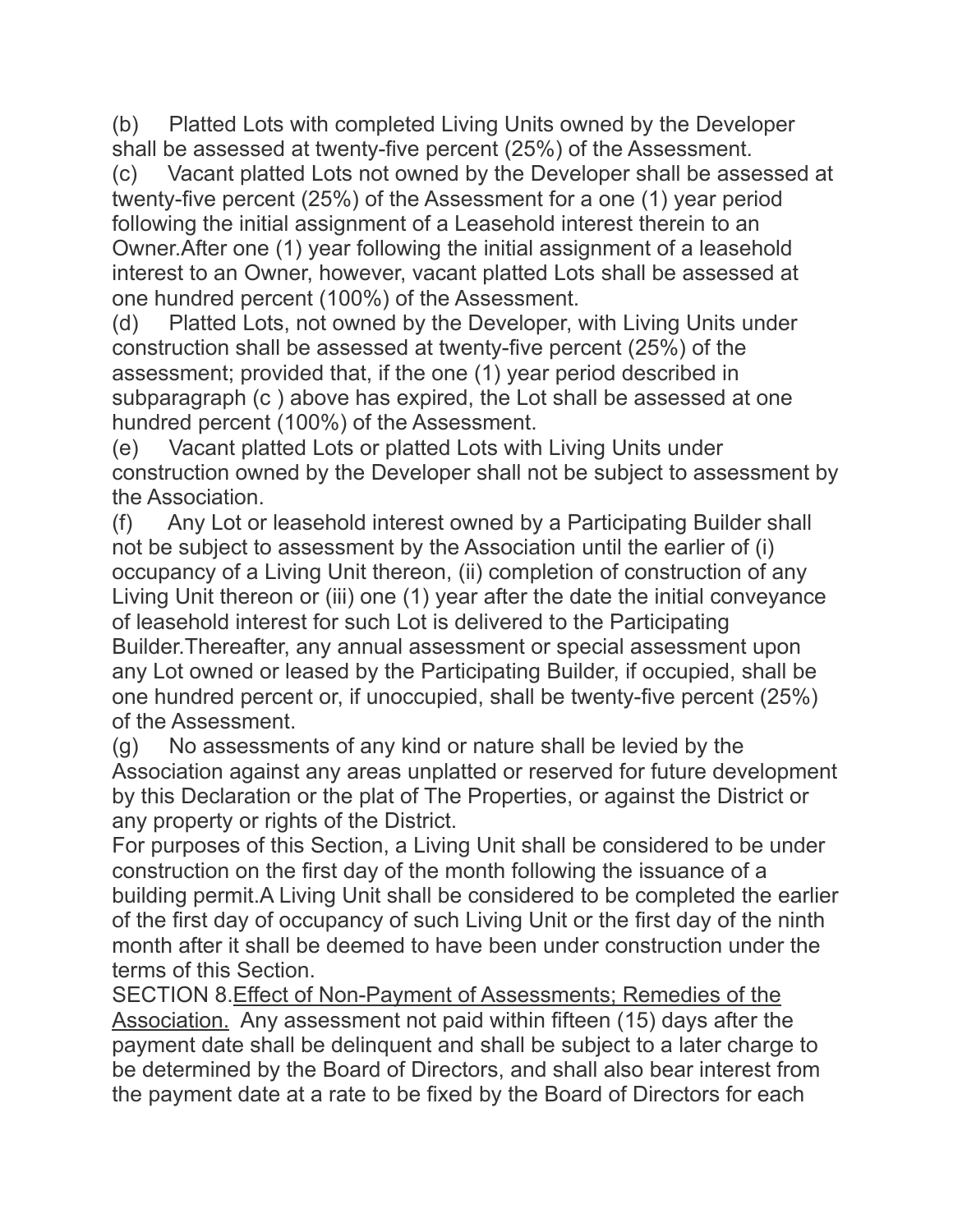assessment period not to exceed the maximum rate which may be charged under applicable State and Federal laws.The Association may bring an action at law against the Owner personally obligated to pay the same, or foreclose the lien against the property. Each such Owner, by his acceptance of an assignment of a Lot, hereby expressly vests in the Association, or its agents, the right and power to bring all actions against such Owner personally for the collection of such charges as a debt and to enforce the aforesaid lien by all methods available for the enforcement of such liens, including judicial and non-judicial foreclosure by an action brought in the name of the Association in a like manner as a mortgage or deed of trust lien on real property, and such Owner hereby expressly grants to the Association a power of sale in connection with said lien.The lien provided for in this section shall be in favor of the Association and shall be for the benefit of all other Owners.

SECTION 9.Subordination of the Lien to Mortgage and Leases.The lien of the assessments provided for herein shall be subordinate to the lien of any purchase money first mortgage and to the rights of the District under assignments of leases from the District which are consented to by the District.Sale or transfer of any Lot pursuant to mortgage foreclosure or any proceeding in lieu thereof shall extinguish the lien of such assessments as to payments which became due prior to such sale or transfer.No sale or transfer shall relieve such Lot from liability for any assessments thereafter becoming due or from the lien thereof.The Owner of a Lot may create a second mortgage on the condition that any such second mortgage shall always be subordinate to all of the terms, conditions, liens for assessments, and other payments created by this Declaration and by the Bylaws and rules and regulations of the Association.

SECTION 10.Insurance.

(a) The Board of Directors of the Association shall obtain and continue in effect blanket property insurance to insure the buildings and structure in the Common Areas against risks of loss or damage by fire and other hazards as are covered under standard extended coverage provisions, and said insurance may include other coverage against vandalism and theft.

(b) The Board of Directors of the Association shall obtain and continue in effect comprehensive public tort liability insurance in such limits as it shall deem desirable, insuring the Association, its Board of Directors, agents and employees, and each other, from and against liability in connection with the Common Areas.

 (c)The Board of Directors of the Association shall obtain and continue in effect Workmen's Compensation insurance to cover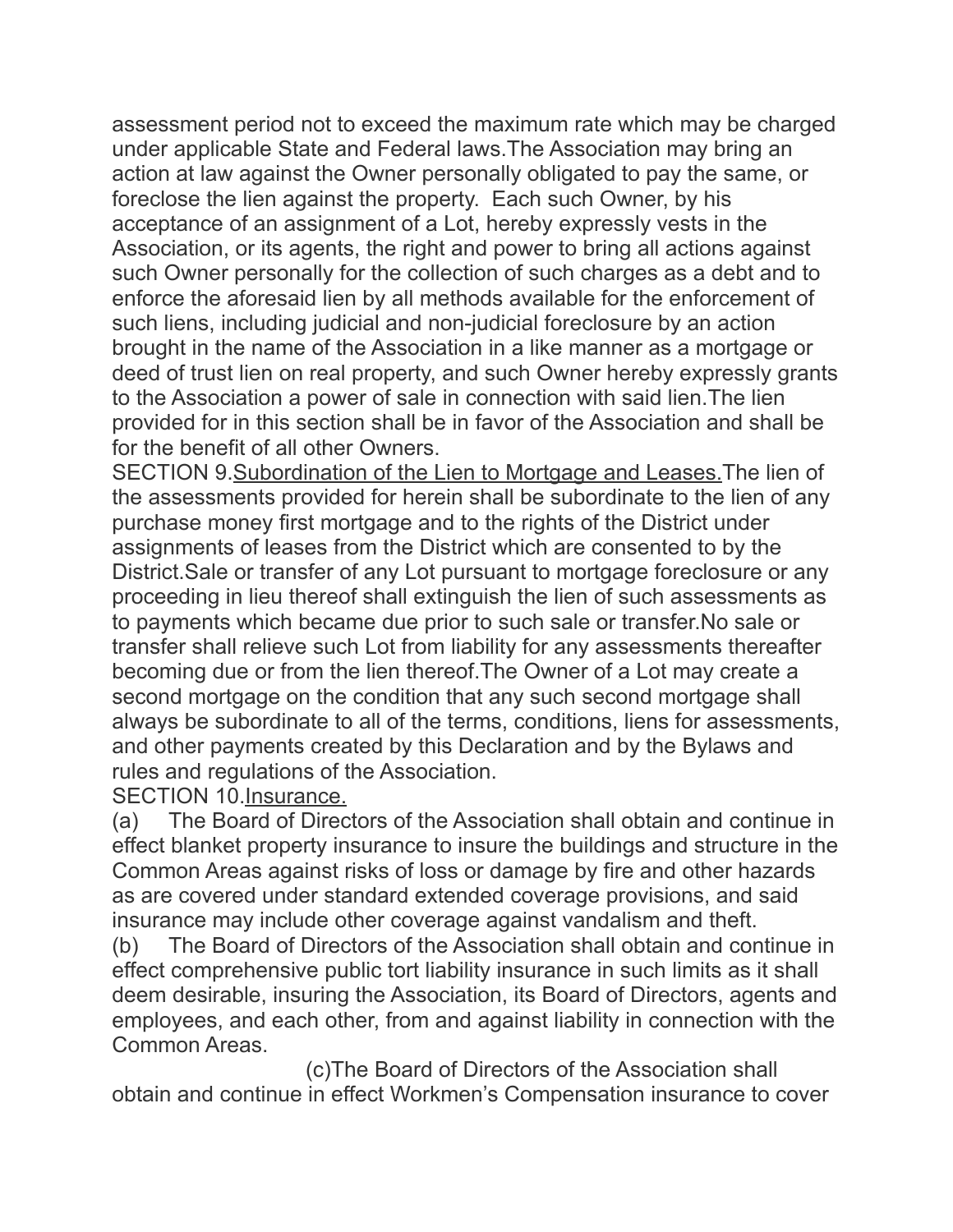its own employees, if any, and all other employees of subcontractors or agents who are not covered under the subcontractors' or agents' policy.

 (d) The Board of Directors of the Association shall have the right to obtain and continue in effect such other insurance as the Board of Directors may in its discretion deem to be necessary or desirable.

 (e)All costs, charges and premiums for all insurance authorized by the Board of Directors as provided herein shall be a common expense of all Owners and a part of the Annual Assessments.

 (f)Each Owner shall keep improvements to his Lot insured at all times for their full replacement value Against losses due to fire, windstorm, hail, explosion, riot, civil commotion, aircraft, vehicles, and smoke, and any other hazards that may be covered under standard extended coverage provisions, and, upon written notice, shall furnish the Board of Directors of the Association proof of such coverage. In every case of a loss due to theses hazards, each Owner shall promptly repair or rebuild such improvements from the insurance proceeds.Repair or reconstruction of the improvements as used herein shall mean restoring the improvements to substantially the same condition which existed prior to the damage.

 (g)Each Owner shall be responsible at his own expense and cost for his own personal insurance on the Contents of his own residence, carport or parking space, including decorations, furnishings and personal property therein, and his personal property stored elsewhere on The Properties; and for his personal liability not covered by liability insurance for all Owners obtained as a part of the common expense.

SECTION 12.Ad Valorem Property Taxes.

(a) Each owner shall be responsible for and promptly pay ad valorem taxes on his Lot and improvements.

(b) The Association shall be responsible for ad valorem property taxes on the Common Area and such other taxes as may be levied against the Association and all costs of such taxes shall be a common expense of all Owners and a part of the Annual Assessment.

 SECTION 13.District Lease Fees.Each Owner shall be responsible for and promptly pay annual lease fees on his Lot to the District.

**ARTICLE VI** 

USE OF PROPERTY

SECTION 1.Protective Covenants.

(a) Nuisances. No nuisance shall be permitted to exist or operate upon any property so as to jeopardize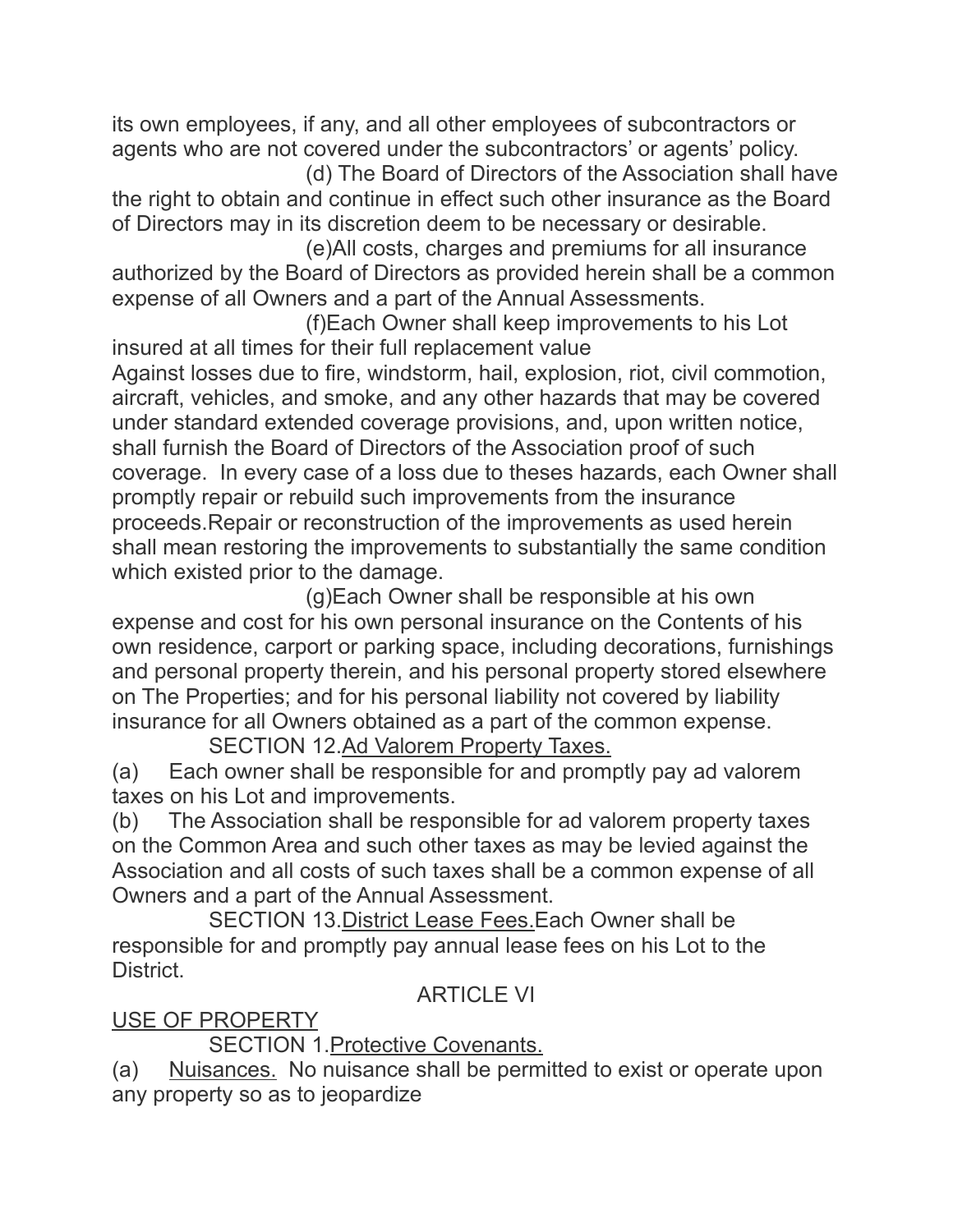property values or be detrimental to the well-being of Members.

(b) Restriction on Further Subdivision. No Lot upon which a Living Unit has been constructed shall be further subdivided or separated into smaller Lots by any Owner, and no portion less than all of any such Lot, nor any easement or other interest therein, shall be conveyed or transferred by an Owner, without a two-thirds (2/3) vote of the Board of Directors of the Association, provided that this shall not prohibit assignments of correction, assignments to resolve boundary line disputes and similar corrective instruments.

(c) Set-Back Restrictions. In the event set-back restrictions are not initially indicated on the recorded plat of any part of Fox Bay, the Developer shall determine set-back restrictions for each Lot in such part, which said set-back restrictions shall be delivered in writing to the Association after the plat covering such subdivision part has been recorded, and such restrictions shall be entered in the minute book or such other instrument which contains the permanent rules and regulations of the Association.Prior to conveyance of all Lots in such part by the Developer, the set-back restrictions as delivered to the Association for that part or any Lot therein may be amended with the written consent of the Developer and by a majority vote of the ARC. After conveyance of all Lots in such part by the Developer, such set-back restrictions for such part or any Lot therein may be amended by a majority vote of the ARC. In the event set-back restrictions are established on the recorded plat of any part of Fox Bay, such restrictions may be amended only by recorded amendment to such plat. Notwithstanding anything herein to the contrary, no set-back restriction on any Lot shall be amended after conveyance by the Developer in any manner more restrictive than established for such Lot at the time of conveyance nor may any amendment be made without the consent of the District.

(d) Conditions for Architectural Control. No improvements, alterations, repairs, change of paint colors, excavations, changes in grade or other work which in any way alters the exterior of any Lot or Common Area or the improvements located thereof from its natural or improved state existing on the date such property was first assigned by the Developer or the District to an Owner or to the Association or such property was first occupied shall be made or done by any Owner other than the Developer without the prior approval of the Architectural Review Committee. No building, fence, wall, residence, or other structure shall be commenced, erected, maintained, improved, altered, made or done by any Owner other than the Developer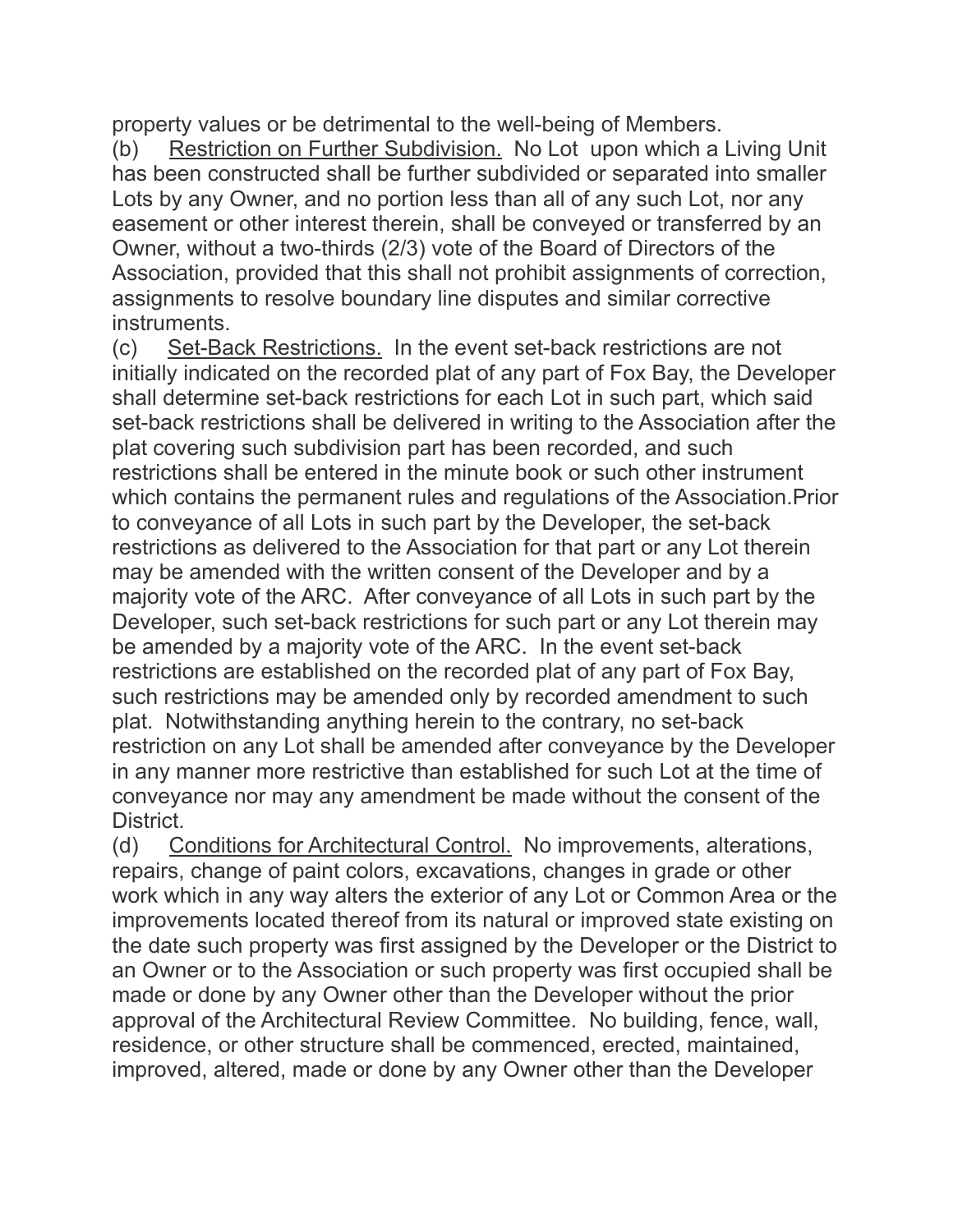on such property without the prior written consent of the Architectural Review Committee.

(e) Rules. From time to time the Board of Directors shall adopt general rules, including but not limited to rules to regulate potential problems relating to the use of property and the well-being of Members, such as keeping of animals, storage and use of all vehicles, storage and use of machinery, use of outdoor drying lines, antennas, signs, trash and trash containers, maintenance and removal of vegetation of The Properties. After conveyance of the first Lot to an Owner, such general rules may be adopted or amended by a majority of the Board following a public hearing for which due notice has been provided. All such general rules and any subsequent amendments thereto shall be binding on all Members, except where expressly provided otherwise in such rules.

(f) Exceptions. The Board of Directors may issue temporary permits to except any prohibitions expressed or implied by this section, provided the Board can show good cause and acts in accordance with adopted guidelines and procedures.So long as the Developer or Participating Builders are engaged in developing or improving any portion of The Properties, such persons shall be exempted from Rules affecting movement, disposition and storage of building materials and equipment, erection and maintenance of directional and promotional signs and conduct of sales activities, including maintenance of model Living Units.Such exception shall be subject to such rules as may be established by the Developer to maintain reasonable standards of safety, cleanliness and general appearance of The Properties.

SECTION 2.Maintenance of Property.

(a) Owner Obligation. Each Owner, including but not limited to the Developer, and Participating Builders, shall keep all Lots owned by him, and all improvements therein or thereon, in high quality condition and in good repair and free of debris including, but not limited to the seeding, watering, and mowing of all lawns, the pruning and cutting of all trees and shrubbery and the painting (or other appropriate external care) of all buildings and other improvements, all in a manner and with such frequency as is consistent with good property management to maintain an attractive appearance.Trees, shrubs, and plants which die or become severely diseased shall be removed promptly from said Lot.

(b) Failure to Maintain. In the event an Owner of any Lot in The Properties shall fail to maintain the Premises and the improvements situated thereon as provided herein, the Association, after notice to the Owner as provided in the Bylaws or its minutes and approval by a majority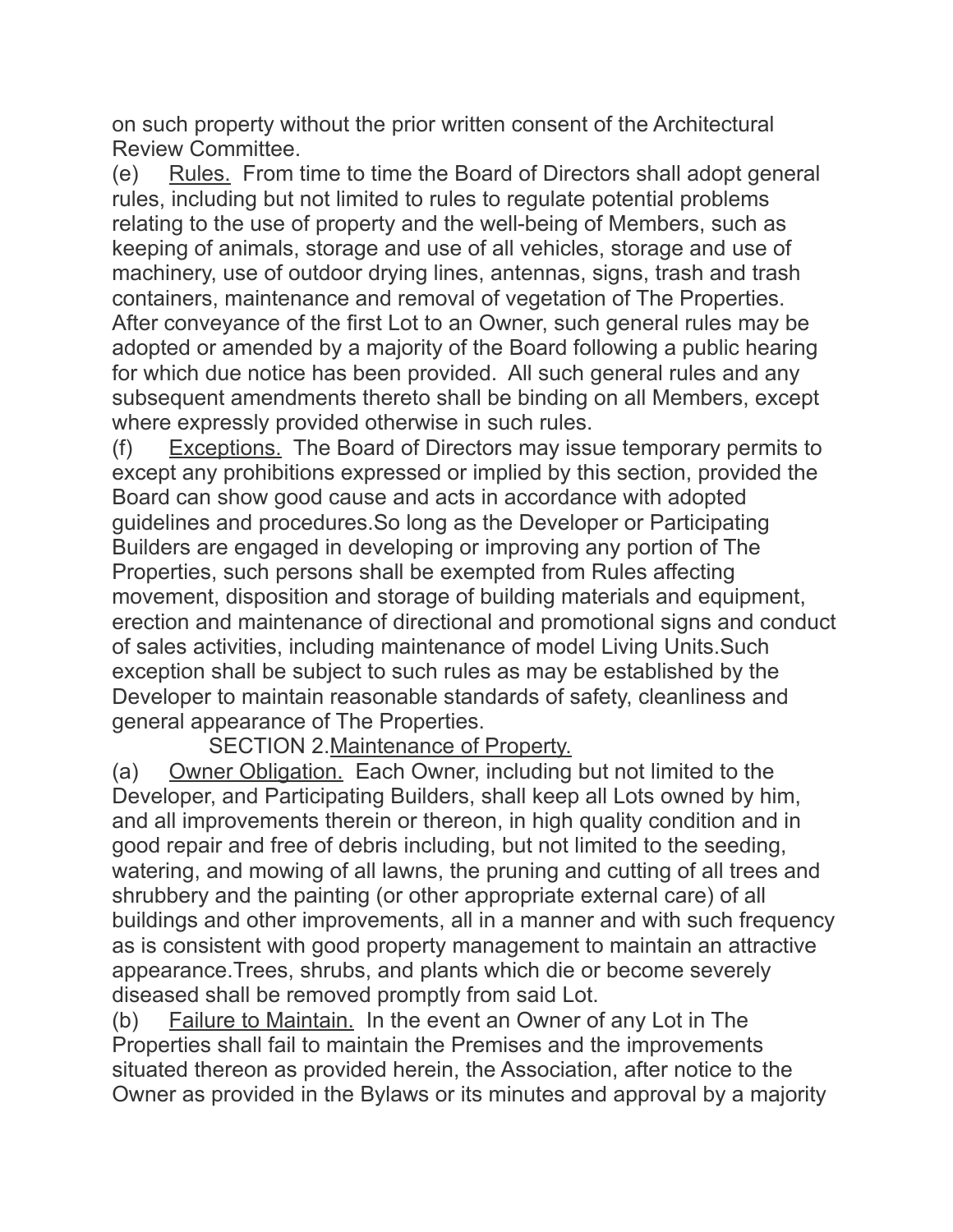vote of The Board of Directors, shall have the right to enter upon said Lot to correct drainage and to repair, maintain and restore the Lot and the exterior of the buildings and any other improvements erected thereon. All costs related to such correction, repair or restoration shall become a Special Restoration Assessment upon such Lot.

 SECTION 3.Other Restrictions and Requirements. (a) All land in Fox Bay shall be divided into Lots for the erection of conventional single family homes, garden homes, zero lot line homes, townhomes, other types of residential development as allowed by the Lease, and Common Area consisting of permanent open spaces in which walks, roadways, playgrounds, parking areas, and other facilities for the common use and benefit of any owning leasehold interest in any Lot. (b) The lease or rental of a Living Unit for residential purposes shall be allowed if the entire Living Unit and all improvements on the Lot are leased, the term of the lease is at least six months, the lease otherwise complies with the rules and regulations adopted and promulgated from time to time by the Association, and the lease is subordinate and subject to this Declaration and is in writing. The lease referred to in this paragraph is separate and apart from a lease or assignment of lease by the District which shall not be subordinate to this Declaration unless so indicated in writing by the District.

## ARTICLE VII

# PARTY WALLS AND ZERO LOT LINES

 SECTION 1.General Rules of Law to Apply. Each wall built on the dividing line between the Lots shall constitute a party wall.To the extent not inconsistent with the provisions of this Article, the general rules of law regarding party walls and liability for damage due to negligent or willful acts or omissions shall apply thereto.

 SECTION 2.Sharing of Repair and Maintenance.The cost of reasonable repair and maintenance of a party wall shall be shared by the Owners who make use of the wall in proportion to their use.

 SECTION 3.Rights of Owners.The Owners of contiguous Lots who have a party wall or party fence shall both equally have the right to use such wall or fence, provided that such use by one Owner does not interfere with the use and enjoyment of same by the other Owner.

 SECTION 4.Damage or Destruction.In the event that any party wall or party fence is damaged or destroyed (except deterioration from ordinary wear and tear and lapse of time of party walls only, which repair or maintenance shall be the responsibility of the Owners):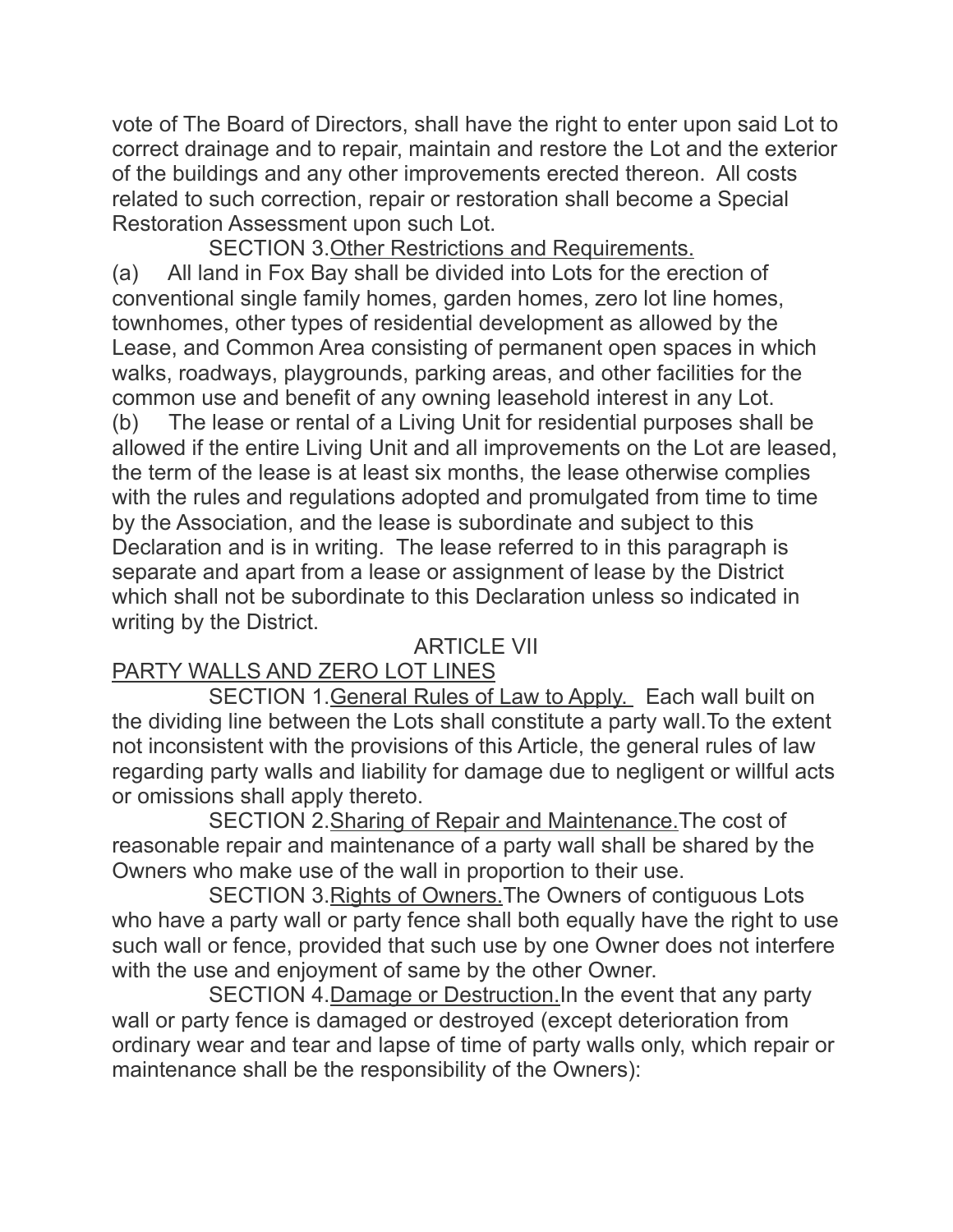(a) through the act of an Owner or any of his tenants, agents, licensees, pets or guests or members of his

family (whether or not such act is negligent or otherwise culpable), it shall be the obligation of such Owner to rebuild and repair the party wall or fence without cost to the other adjoining Lot Owner or Owners;

(b) other than by the act of an Owner, his tenants, agents, licensees, pets, guests or members of his family,

it shall be the obligation of the Owners whose Lots adjoin such wall or fence to rebuild and repair such wall or fence at their joint and equal expense.

 Notwithstanding any provision herein, there shall be no impairment of the structural integrity of any party wall without the prior consent of all Owners of any interest therein.

 SECTION 5.Right to Contribution Runs with Land.The right of any Owner to contribution from any other Owner under the Article shall be appurtenant to the land and shall pass to each Owner's successor in title.

 SECTION 6.Arbitration.In the event any dispute arises concerning a party wall, or under the provisions of this Article, each party shall choose one arbitrator from among the Members, and the Board of Directors shall choose a neutral and third arbitrator who shall be satisfactory to both parties and the decision shall be by a majority of the three arbitrators.Should any party refuse to choose an arbitrator within ten (10) days after written request therefore, the Board of Directors of the Association shall select an arbitrator for the refusing party from among the Members.

 SECTION 7.Maintenance Easement.There shall be an easement of ingress and egress in order to provide ordinary access for maintenance by owners of party walls and zero lot line Living Units.

 SECTION 8.Easement for Enchroachments.Eaves of residences built on the "zero lot line" Lots may extend across said line a maximum of two (2) feet, and, as provided in the Declaration, any Lot over which such encroachments exist shall be subject to an easement for the encroachment and such easement is hereby granted and imposed as fully as if set forth in the Lease, or Assignment of the respective Lots.

ARTICLE VIII.

# WETLANDS AND WATERFRONT AREAS

 SECTION 1.The natural, scenic, and recreational resources, soils, wetlands, wildlife, game and migratory birds, and fish spawning waters currently in evidence at and surrounding The Properties will be maintained. Rules and regulations emanating from the District and the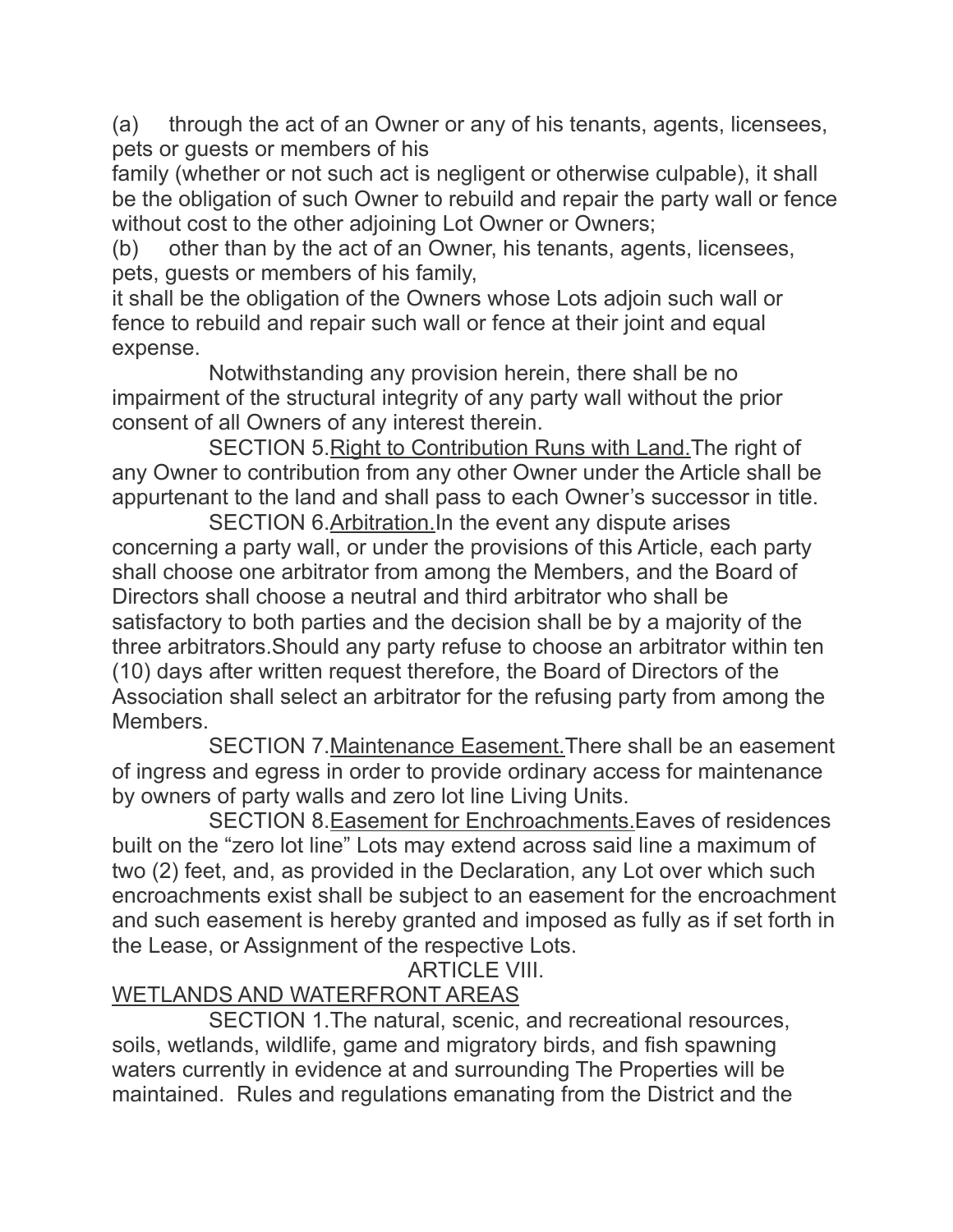Corps are to be enforced strictly in order to preserve these environmental sensitive areas found at Fox Bay. Naturally occurring wildlife and scenic beauty that are aesthetically valuable to Fox Bay will be protected by the Association.

 SECTION 2.Wetland, waterfront, and wildlife rules and regulations:

(a) Waterfront Lots adjacent to Spring Branch Inlet (Western Side of Fox Bay). To preserve the natural

character and high fishery productivity of the Spring Branch Inlet of Pelahatchie Bay, Ross Barnett Reservoir, there is hereby established construction and clearing restrictions on all properties which front on the inlet. A 25-foot buffer or conservation zone of upland property as identified in Exhibit "C" attached hereto, on that portion of the property comprising the inlet, marsh, or flooded area, shall be preserved substantially in its present natural state except for moderate undergrowth clearing for view and breeze.No machine mowing will be allowed in the buffer conservation zone. No private pier and/or dock construction will be allowed within the boundaries of these Lots.

 (b)No activities or construction shall be conducted or commenced on any portion of the Properties which would violate any criteria for use of wet lands, waterfront or waterways, or criteria which affect the wildlife, as established for the Properties by the Association or by the Corps, District or other federal and state agencies having authority or jurisdiction with respect thereto.

## ARTICLE IX

## **Easements**

## SECTION 1.Construction.

(a) Each Lot and the property included in the Common Area shall be subject to an easement which is hereby granted for encroachments created by construction, settling and overhangs, as designed or constructed by the Developer.A valid easement for said encroachments and for the maintenance of same, as long as it stands, shall and does exist. In the event a structure containing two or more residences is partially or totally destroyed, and then rebuilt, the Owners so affected agree that minor encroachments of parts of the adjacent residential units on Common Areas due to construction shall be permitted and that valid easements for said encroachments and the maintenance thereof shall exist, together with an easement on and over adjacent Lots for such minor encroachments and maintenance.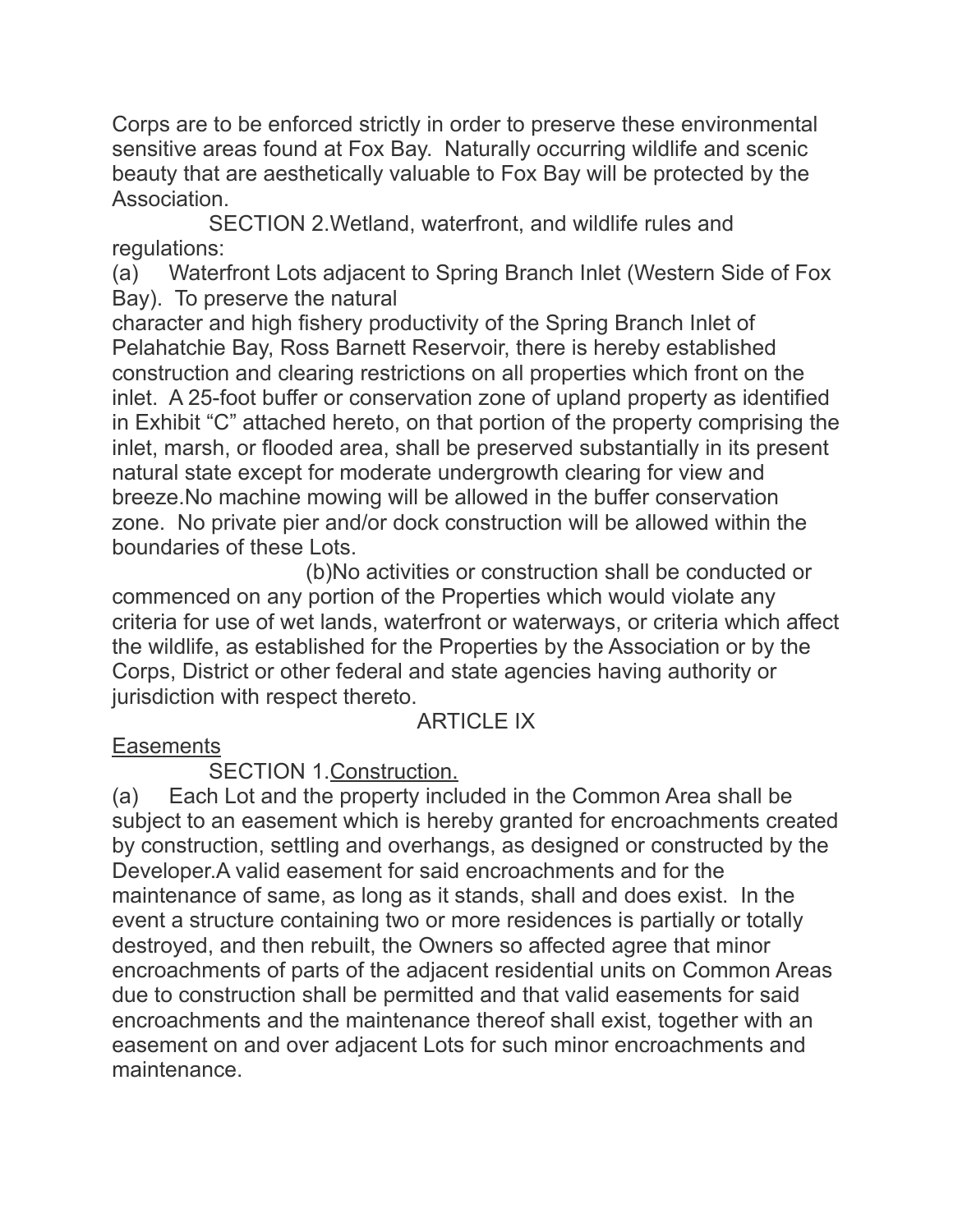(b) Each Owner whose air-conditioning compressor is initially located adjacent or near the Common Area is hereby vested with an easement upon, across, over and under said Common Area for the purpose of installing, replacing, repairing and maintaining said compressor and its appurtenances.It shall be the responsibility of each Owner so using the Common Area to return the said Common Area to its pre-existing condition.There shall be no obstruction of the Common Area. Nothing shall be stored in or on the Common Area without the prior written consent of the Board of Directors.

(c) Notwithstanding any provision of this Declaration or of any Supplementary Declaration, so long as the Developer or Participating Builders are engaged in developing or improving any portion of The Properties, such persons shall have an easement of ingress, egress and use over any lands not conveyed to an Owner for occupancy for (1) movement and storage of building materials and equipment, (2) erection and maintenance of directional and promotional signs, and (3) conduct of sales activities, including maintenance of model Living Units. Such easement shall be subject to such rules as may be established by the Developer to maintain reasonable standards of safety, cleanliness and general appearance of The Properties.

SECTION 2. Utility Easements.

(a) There is hereby created an easement upon, across, over, through and under The Properties for ingress, egress, installation, replacement, repair and maintenance of all utility and service lines and systems including, but not limited to water, sewers, gas, telephones, electricity, television, cable or communication lines and systems. By virtue of this easement it shall be expressly permissible for the Developer, the District or the providing utility or service company to install and maintain facilities and equipment on said property, to excavate for such purposes and to affix and maintain wires, circuits and conduits on, in and under the roofs and exterior walls of said residences providing such company restores distributed areas to the condition in which they were found.

(b) Notwithstanding anything to the contrary contained in this paragraph: (1) no sewers, electrical lines, water lines or other utility service lines, or facilities for such utilities, may be installed or relocated on said premises except as approved by the Developer prior to the conveyance of the first Lot to an Owner or by the Association thereafter, and (2) it shall not be construed to apply to the relocation, installation or removal of utility lines within a unit which serves only that unit.This easement shall in no way affect any other recorded easements on said premises.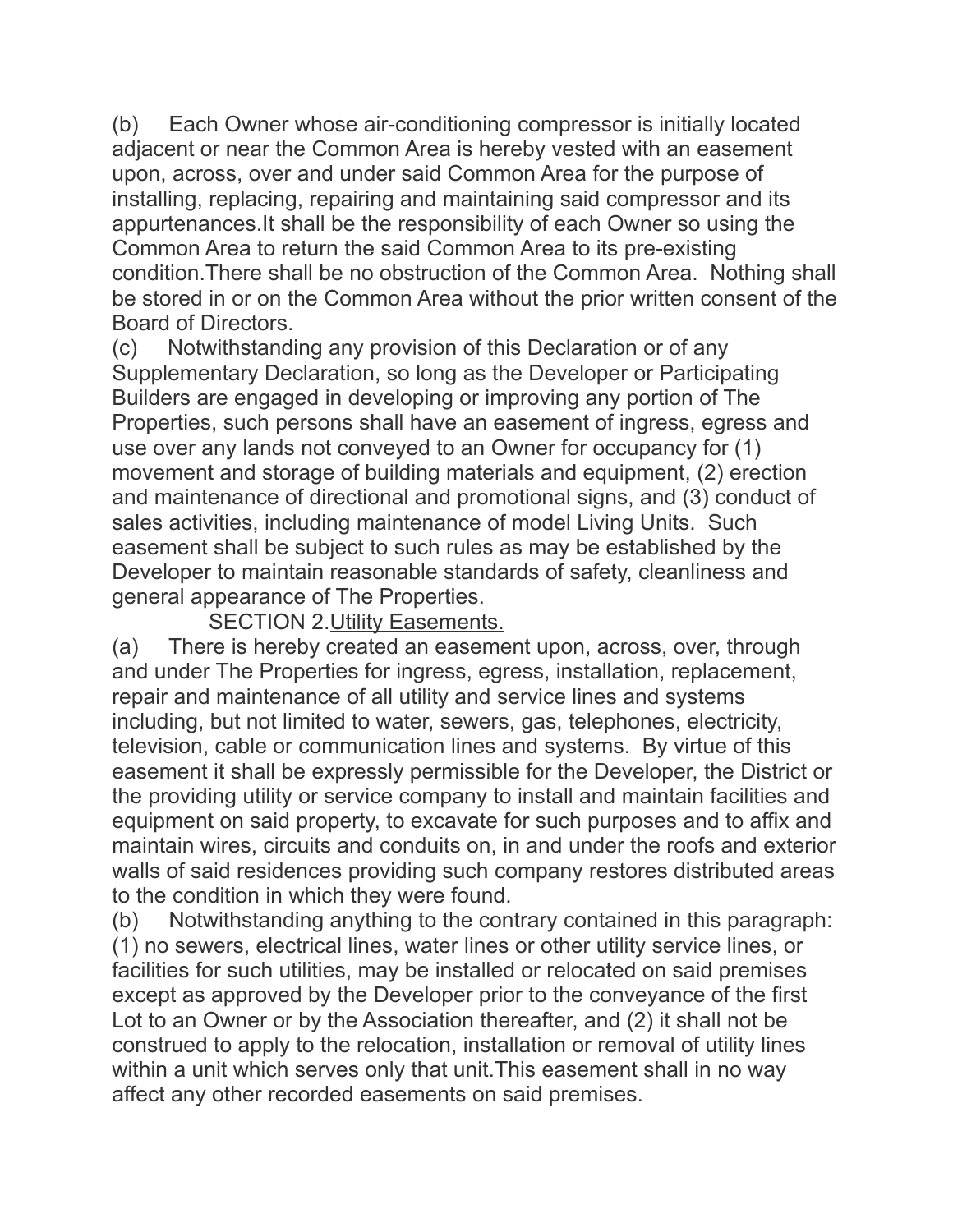SECTION 3.Developer's Easements to Correct Drainage.For a period of two years from the date of conveyance of each Lot, the Developer reserves an easement and right on, over and under the ground within that Lot to maintain and correct drainage of surface water in order to maintain reasonable standards of health, safety and appearance. Such right expressly includes the right to cut any trees, bushes or shrubbery, make any gradings of the soil, or to take any other similar action reasonably necessary, following which the Developer shall restore the affected property to its original condition to the extent practicable.The Developer shall give reasonable notice of intent to take such action to all affected Owners, unless in the opinion of the Developer an emergency exists which precludes such notice.

 SECTION 4.Easement to Inspect.There is hereby created an easement in favor of the Association, its officers, agents, employees, and any managing agents selected by the Association for ingress and egress on any Lot to inspect such property for (a) alleged violations of the Governing Documents, and (b) compliance with architectural standards and/or approved plans for alterations and improvements, provided the Owner of such Lot is given written notice of the purpose and time of inspection at least three (3) days in advance thereof and such inspection is performed during reasonable hours.

SECTION 5. Other Easements. A license is hereby granted to all police, fire protection, ambulance, garbage and trash collection, pick-up vehicles, the District and all similar persons to enter upon the Common Area in the performance of their duties.Further, an easement is hereby granted to the Association, its officers, agents, employees, and any managing agents selected by the Association to enter in or to cross the Common Area and any Lot to perform the duties of maintenance and repair of the residences or Common Area provided for herein.

#### GENERAL PROVISIONS

 SECTION 1.Duration. The covenants and restrictions of this Declaration shall run and bind the land for a term ending July 2046, after which time they shall be automatically extended for successive periods of ten (10) years, unless at the expiration of the sixty-year term or any tenyear extension period the covenants and restrictions are expressly terminated by an instrument signed by not less than seventy-five percent (75%) of the votes of the Class A Members and by the Class B Member, if any, and the District.A termination must be recorded in the Office of the Chancery Clerk of Rankin County, Mississippi, in order to become effective.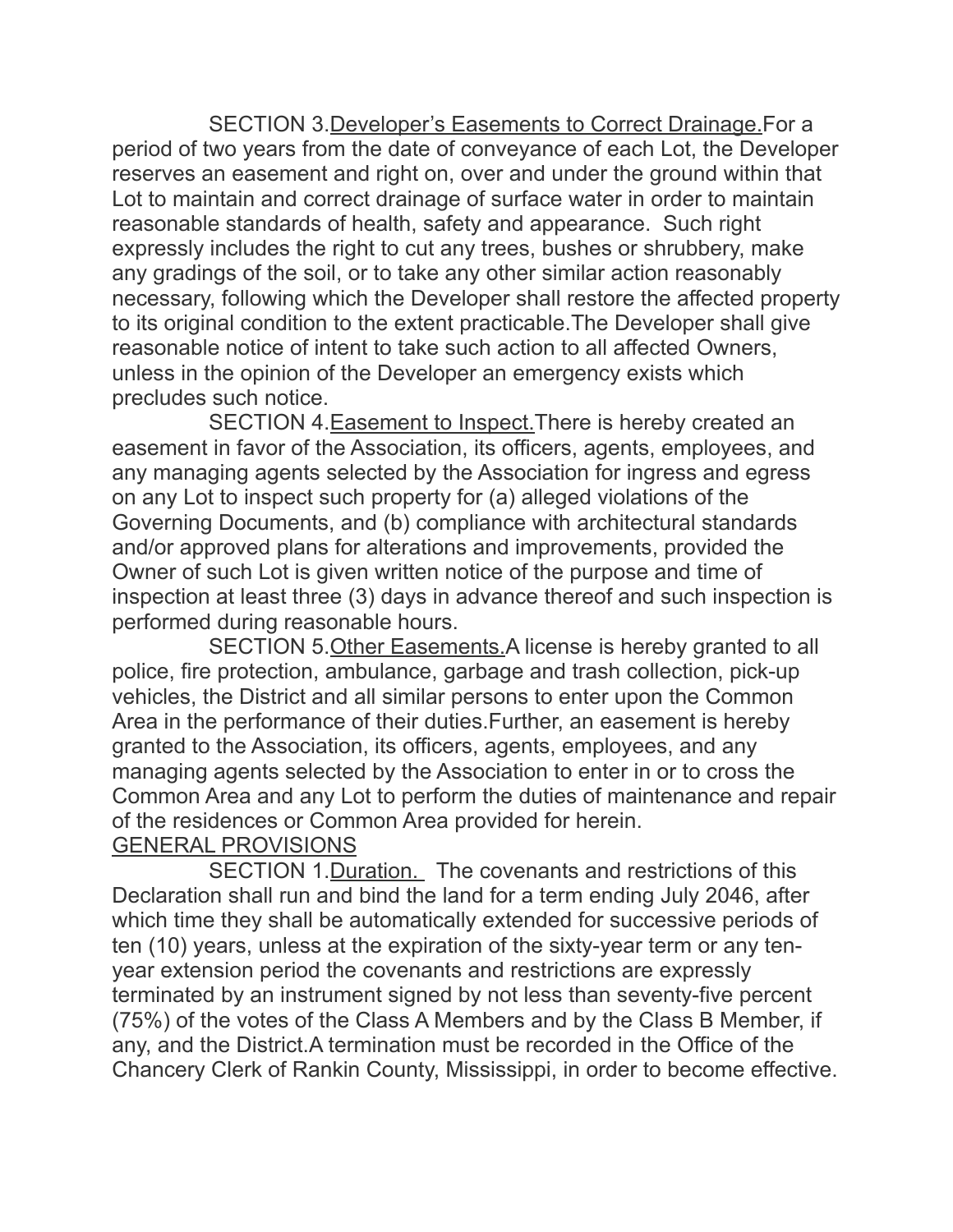SECTION 2.Amendment.This Declaration may be amended at any time by a vote of not less than two-thirds (2/3) of the Class A Members, the District and by the Class B Member, if any, as certified and attested before a notary public by the President and Secretary of the Association, respectively.An amendment must be recorded as aforesaid in order to become effective.

 SECTION 3.Enforcement.The Association or any Owner or the Developer, as long as it owns any interest in The Properties, or the District shall have the right to enforce, by any proceeding at law or in equity, all restrictions, conditions, covenants, reservations, liens and charges now or hereafter imposed by the provisions of this Declaration and other Governing Documents. Failure to enforce any covenant or restriction herein contained shall in no event be deemed a waiver of the right to do so thereafter.

 SECTION 4.Certain Rights of the Developer.For such time as the Developer shall own any interest in the Properties, its rights and interests shall not be prejudiced by any of the following actions unless it shall in writing join in such actions.

 There shall be no amendments to the Governing Documents which:

(a) Discriminate or tend to discriminate against the Developer's rights as an Owner;

(b) Change Article 1, DEFINITIONS, in a manner which alters the Developer's rights or status or architectural requirements;

(c) Alter the Developer's rights under Article II as regards annexation of additional properties;

(d) Alter the character and rights of Membership or the rights of the Developer as set forth in Article III;

(e) Alter previously recorded or written agreements with public or quasipublic agencies as regards easements and rights-of-way;

(f) Deny the right to convey Common Areas to the Association so long as such Common Areas lie within the land area described in Exhibits A and B;

(g) Alter the rights as set forth in Article VII relating to design controls;

(h) Alter the basis for assessments;

(i) Alter the provisions of the protective covenants as set forth in Article VI; and

(j) Alter the Developer's rights as they appear under this Article.

SECTION 5. Serverability. Invalidation of any one covenant, restriction or part thereof, by judgment or court order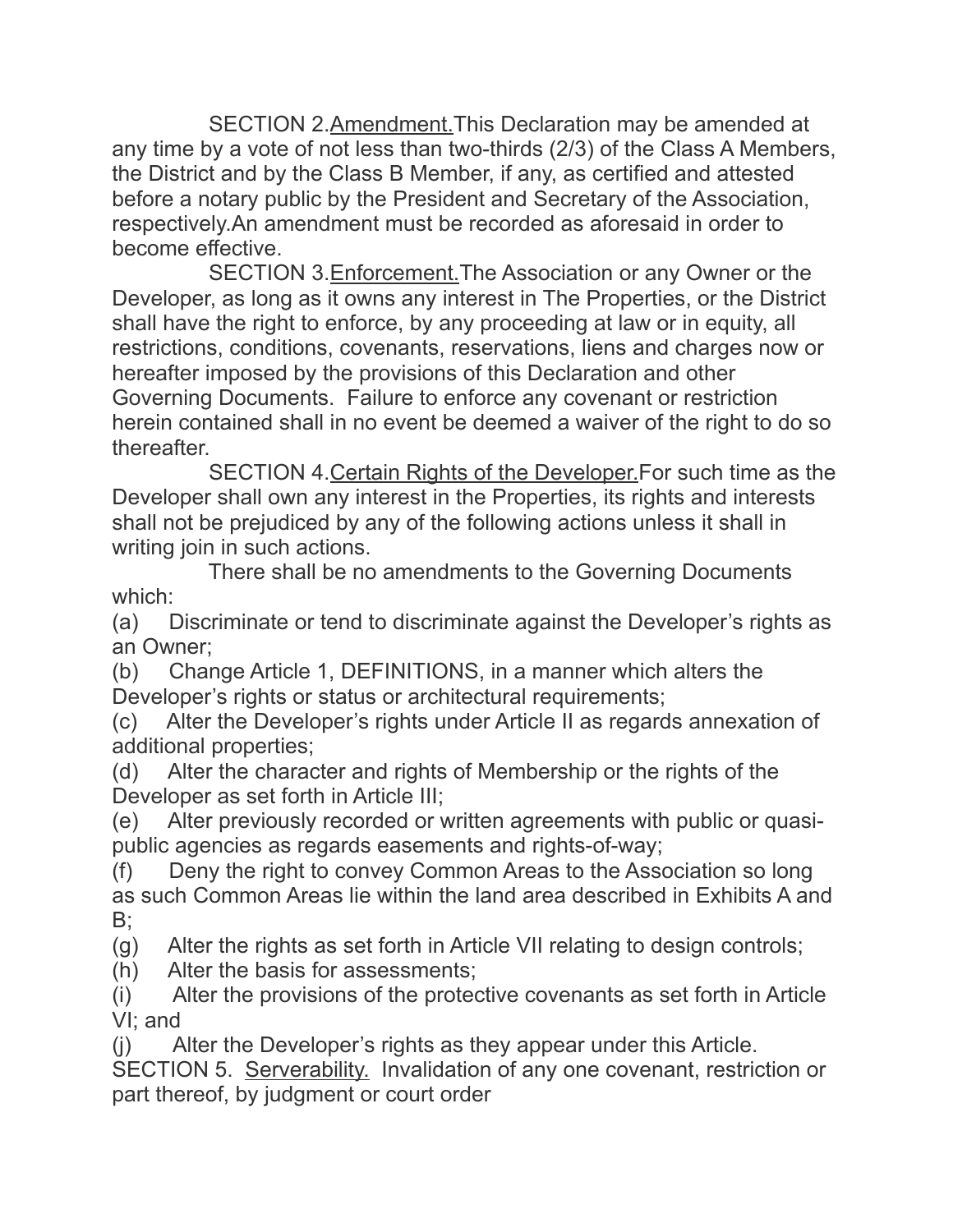shall in no way affect any other provisions which shall remain in full force and effect.

 SECTION 6.Conflict.In the event of conflict among the Governing Documents, this Declaration shall control, then Supplementary Declarations, then the Articles of Incorporation of the Association, then the Bylaws of the Association, then the rules and regulations of the Association, then the Architectural Guidelines, except that in all cases where the Governing Documents may be found to be in conflict with the Lease, including any assignment or sublease, in whole or in part, the Lease (or such assignment or sublease) shall control.

 SECTION 7.Interpretation.Unless the context otherwise requires, the use herein of the singular shall include the plural and vice versa; the use of one gender shall include all genders; and the use of the term "including" shall mean "including without limitation." This Declaration shall be liberally construed in favor of the party seeking to enforce the provisions hereof to effectuate the purpose of protecting and enhancing the value, marketability, and desirability of The Properties by providing a common plan for the development thereof. The headings used herein are for ease of reading and indexing purposes only and shall not be used as a means of interpreting or construing the substantive provisions hereof.

 SECTION 8.Covenant to Comply.Every person, persons, or entity who accepts an assignment to a Lot and qualifies as an Owner covenants, for himself, his heirs, administrators, executors, successors and assigns, whether or not it shall be so expressed in the assignment, that he will faithfully comply with and abide by the provisions of the Governing Documents, as presently constituted and as the same may be lawfully amended from time to time.

 IN WITNESS WHEREOF, the undersigned Fox Bay, Inc., herein called the Developer, acting by and through its duly authorized officer, has hereunto set its hand and seal on this the 25<sup>th</sup> day of October, 1988.

FOX BAY, INC.

By:s/Paul V.

Lacoste, President

STATE OF MISSISSIPPI COUNTY OF HINDS

 Personally appeared before me, the undersigned authority in and for the said County and State, on this 25<sup>th</sup> day of October, 1988, within my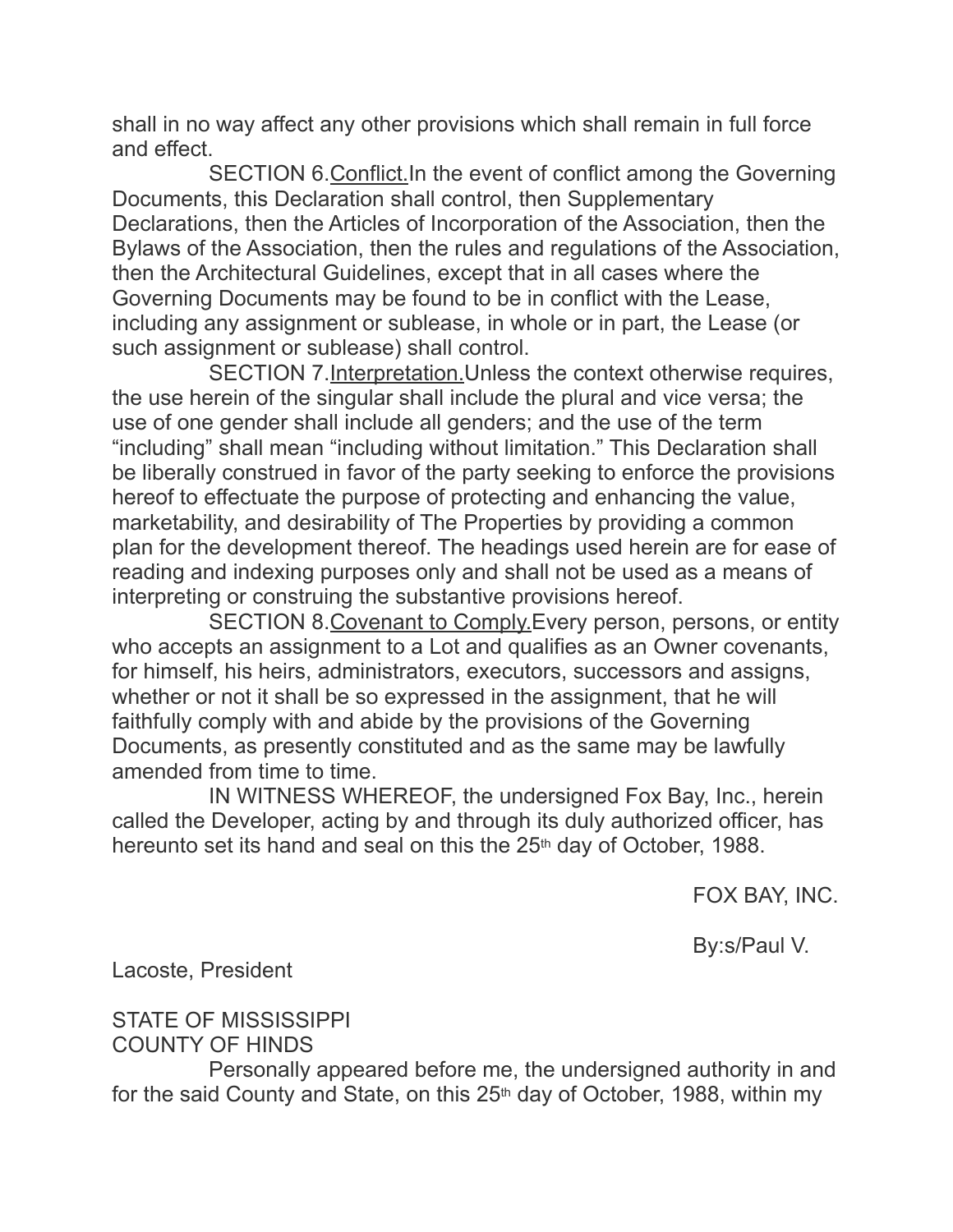jurisdiction, the within named Paul V. Lacoste, who acknowledged that he is president of Fox Bay, Inc., a Mississippi corporation, and that for and on behalf of the said corporation, and as its act and deed, he executed the above and foregoing instrument, after first having been duly authorized by said corporation so to do.

s/Ruth Helen

**NOTARY** 

PUBLIC My Commission Expires:

(AFFIX NOTARIAL SEAL)

 This Declaration has been consented to by Pearl River Valley Water Supply District.

This the 25<sup>th</sup> day of October, 1988.

PEARL RIVER

VALLEY WATER SUPPLY DISTRICT

By:s/Earl

Walker, Jr.

TITLE:President

STATE OF MISSISSIPPI COUNTY OF HINDS

 Personally appeared before me, the undersigned authority in and for said County and State, on this 25th day of October, 1988, within my jurisdiction, the within named Earl Walker, Jr., who acknowledged that he is President of Pearl River Valley Water Supply District, a corporation, and that for and on behalf of the said corporation, and as its act and deed, he executed the above and foregoing instrument, after first having been duly authorized by said corporation so to do.

s/Ruth Helen

**West** 

NOTARY

PUBLIC My Commission Expires:

**West**